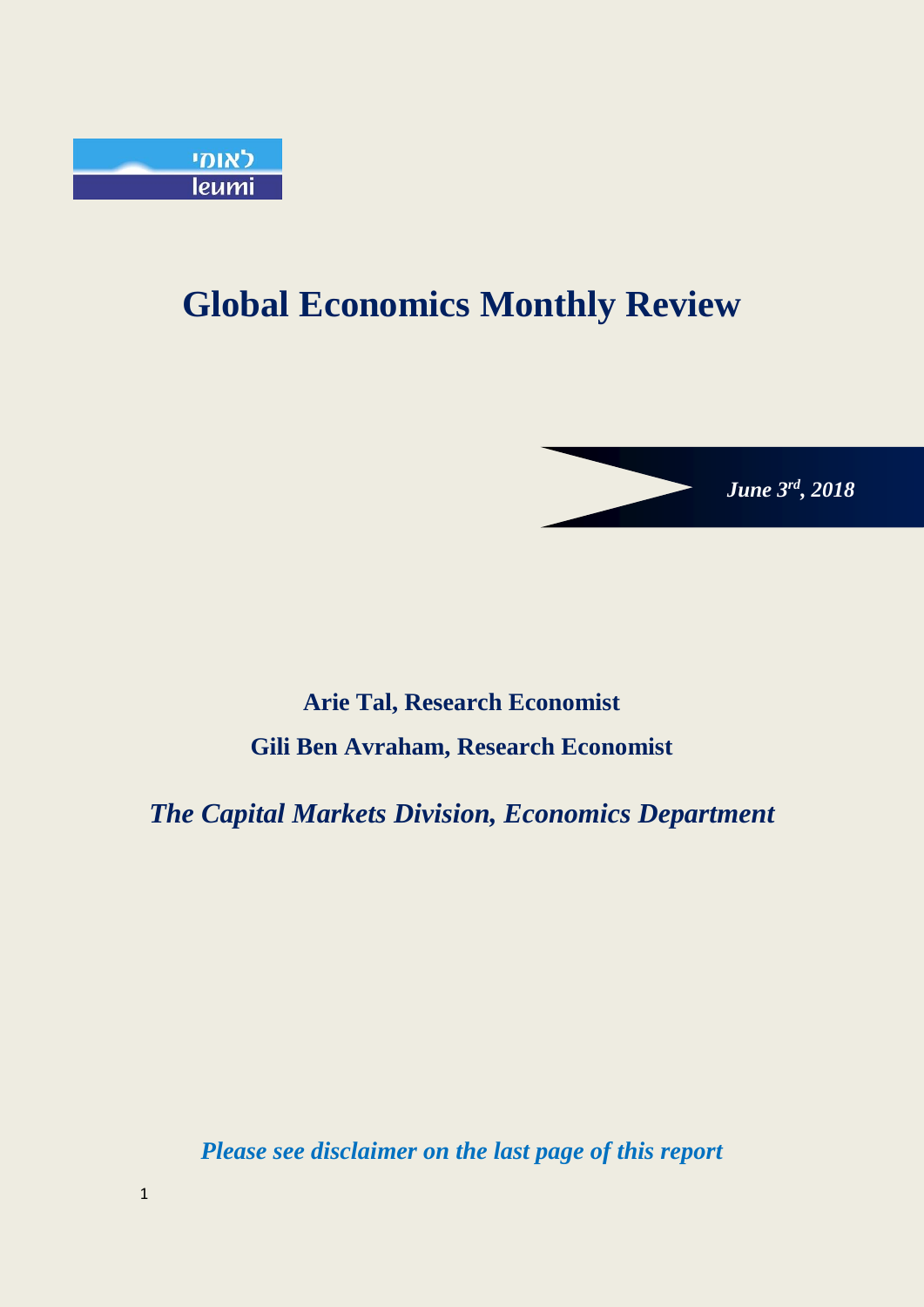## **Key Issues**

## **The Latin America Economy (p. 3)**

- *The recovery in the Latin American economy is expected to continue in 2018… …but it is expected to be accompanied by major risks for some of the economies.*
- *Inflation has surprised downwards in some of the major economies.*
- *The lower inflation in tandem to rising risks may support a dovish, or a lesshawkish stance in the short-run, at least in some of the economies.*

## **Global Economic Forecast Table (p. 4)**

## **Brazil (p. 5)**

- *Brazil has been experiencing a recovery recently, following a number of years characterized by a substantial deterioration in the macro-economic environment.*
- *One of the risks to the macro-economic forecasts is the high degree of corruption, together with the rise in political risks against the backdrop of the uncertainty surrounding the upcoming October elections.*
- *Inflation declined recently to a multi-year low, but is expected to rebound along with the economic recovery. Has the current cycle of interest rate cuts reached its end?*

## **Mexico (p. 11)**

- *There has been moderate economic growth in recent years, yet the growth rate is expected to accelerate slightly this year*
- *Higher political risks (Morena and NAFTA) weigh on economic sentiment and on the financial markets.*
- *Continued monetary tightening in Mexico is limited against the backdrop of the slowdown in growth and the decline in inflation, yet it will be affected also by the policies of the US Fed.*
- *The rise in energy prices is likely to support an improvement in the country's risk profile. Developments in the current account will be affected by the changes that are expected to occur in the NAFTA agreement.*

## **Columbia (p. 17)**

- *The rise in energy prices is likely to support an improvement in the country's risk profile. Developments in the current account will be affected by the changes that are expected to occur in the NAFTA agreement.*
- *The annual growth rate is expected to climb gradually to an average of 3.6%.*
- *Risks to our macroeconomic forecasts are tilted to the downside.*
- *On May 25th, the OECD officially invited Colombia (together with Lithuania) to join the Organization. Improvement in Colombia's standards in variety of areas, including business environment, banking system, regulation, education, and healthcare, may bring the country closer to a status of developed economy.*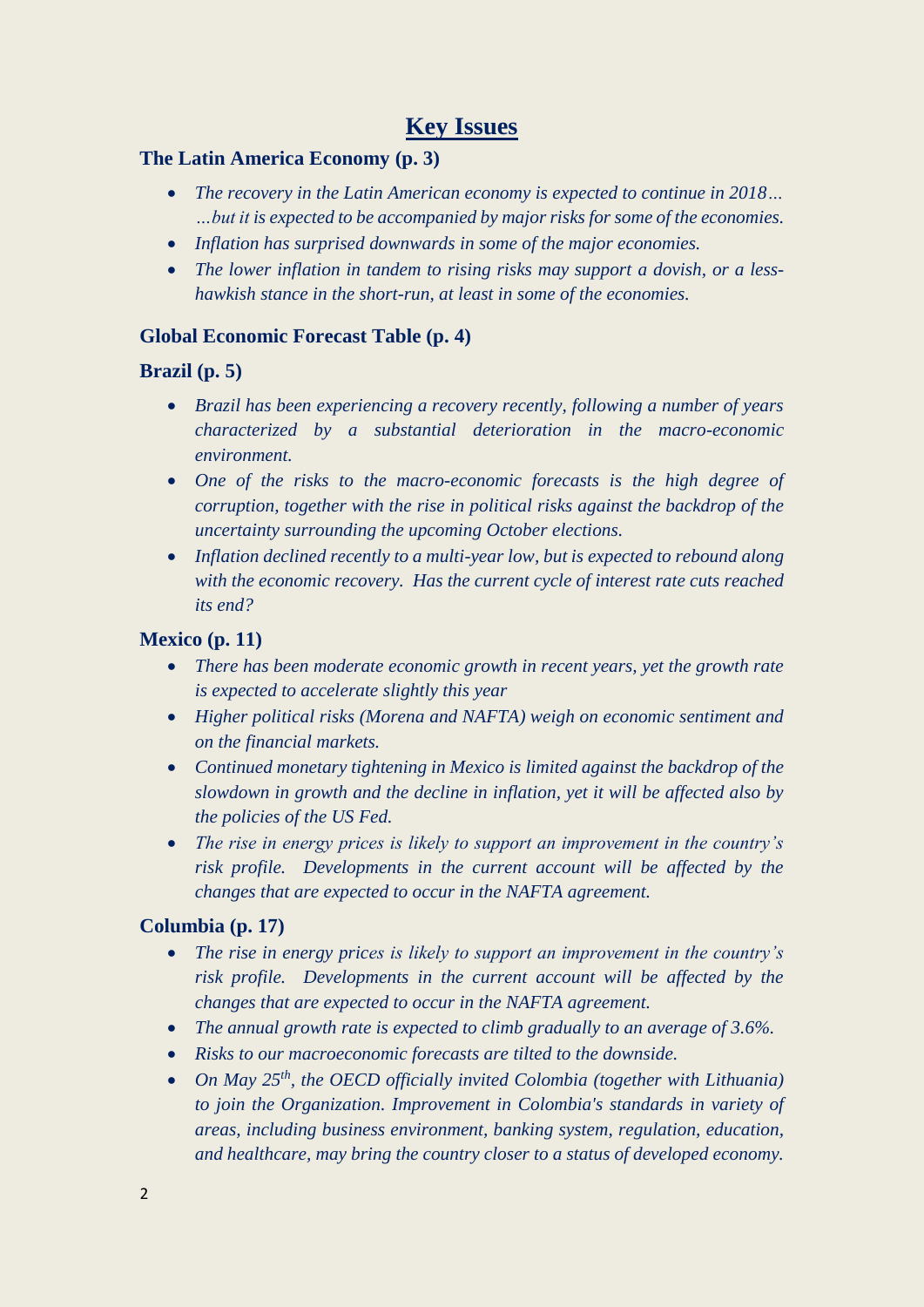### **The Big Picture – The Latin American Economy**

**The recovery in the Latin American (LATAM) economy is expected to continue in 2018:**  recently released activity data suggest that Latin America's economic recovery probably continued in the first quarter. That said, based on national data, the recovery was probably uneven among the economies in the region. Activity data from Brazil and Argentina have been weak recently. However, figures from the rest of LATAM have been somewhat better. Growth in Mexico accelerated for the second quarter in a row and remained relatively robust. Growth also accelerated in Chile, Peru and Colombia strengthened.

Despite the disappointing start in some of the economies in the region, we expect an improvement in the region's growth environment this year compared to 2017, after a longperiod of a relative weakness and moderation in economic activity from 2011 until 2016, while other emerging and developing economies moderated to a lesser extent. The region is most likely to benefit from a further recovery in global trade (albeit by a slower pace in 2018), an increase in commodity prices, accommodative economic policies, and base effects.

**The recovery in the region is expected to be accompanied by risks for some of the economies.** This is mainly due to: the increase in uncertainty surrounding US trade policy; domestic political risks, mainly due to the uncertainty surrounding the elections in Mexico and Brazil; the political and economic crisis in Venezuela; and an increase in the US interest rate expectations, which caused to significant depreciations in some of the fundamentally-weak economies, such as Argentina and Brazil. It should be noted that Latin American economies are exposed unequally to possible changes in US monetary, fiscal and trade policies. With almost 80% of total exports destined for the US, Mexico is the most exposed, followed by Colombia. Trade links are lower for Brazil and Argentina and are composed of items that are less likely to draw US policy attention.

On the other hand, it should be noted that expansionary fiscal policy in the US, which will most likely encourage investment and consumption, should support an increase in demand for commodities and support an increase in commodity prices as well. Hence, some of the commodity-exporting countries, such as Brazil, Chile and Peru, which export capital goods and raw materials to the US, and are less likely to by targeted by US trade policy changes, are expected to benefit in net terms. All in all, we expect that Latin American economies will grow on average around 2%, similar to IMF estimates, after 1.2% in 2017 and negative growth of 0.6% in 2016. In our opinion, risks to our growth outlook are currently tilted to the downside.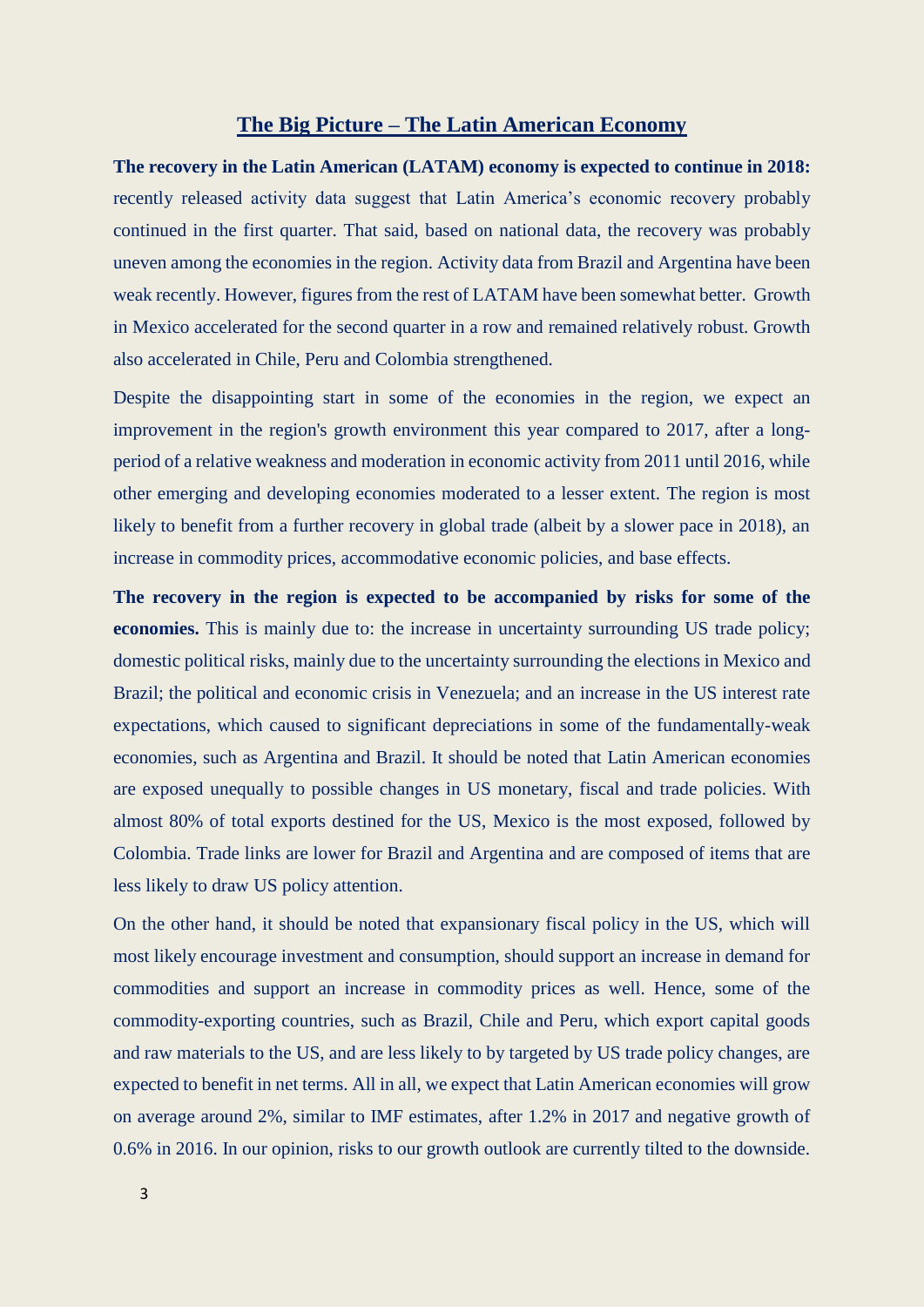**Monetary and fiscal policies may vary substantially by country:** The recently released inflation data have surprised to the downside in some of the major economies. Due to the inflation trends and the increase in risks, we expect a more dovish stance among some of the central banks. On the fiscal front, there are substantial variations among the region's economies. Both Brazil and Argentina's fiscal profile are characterized by large budget deficits and high government debt, which may limit the flexibilities of these governments to support their economies. On the other hand, Chile and Peru are characterized by much smaller budget deficits and relatively low debt which may allow their government to support economic growth.

|                                  | 2015            | 2016            | 2017E           | <b>2018F</b>    | <b>2019F</b>    |
|----------------------------------|-----------------|-----------------|-----------------|-----------------|-----------------|
| <b>GDP</b> - Real Growth Rate    |                 |                 |                 |                 |                 |
| World                            | 3.3%            | 3.2%            | 3.7%            | 3.9%            | 3.9%            |
| <b>USA</b>                       | 2.9%            | 1.6%            | 2.3%            | 2.7%            | 2.5%            |
| UK                               | 2.2%            | 1.8%            | 1.6%            | 1.4%            | 1.5%            |
| <b>Japan</b>                     | 1.4%            | 0.9%            | 1.7%            | 1.6%            | 1.7%            |
| Eurozone                         | 2.0%            | 1.7%            | 2.5%            | 2.2%            | 1.9%            |
| South East Asia (ex. Japan)      | 4.5%            | 4.5%            | 5.2%            | 5.1%            | 4.9%            |
| China                            | 6.9%            | 6.7%            | 6.9%            | 6.7%            | 6.4%            |
| <b>India</b>                     | 7.9%            | 7.1%            | 6.7%            | 7.6%            | 7.8%            |
| <b>Latin America</b>             | 0.1%            | $-0.7%$         | 1.2%            | 2.0%            | 2.4%            |
| <b>Israel</b>                    | 2.5%            | 4.0%            | 3.3%            | 3.7%            | 3.4%            |
| Trade Volume, Growth (%)         |                 |                 |                 |                 |                 |
| Global                           | 2.5%            | 2.3%            | 4.6%            | 4.0%            | 3.8%            |
| CPI, Annual Average (%)          |                 |                 |                 |                 |                 |
| <b>USA</b>                       | 0.1%            | 1.3%            | 2.1%            | 2.4%            | 2.4%            |
| <b>UK</b>                        | 0.1%            | 0.7%            | 2.7%            | 2.5%            | 2.2%            |
| <b>Japan</b>                     | 0.5%            | 1.0%            | 0.5%            | 1.3%            | 1.6%            |
| Eurozone                         | 0.8%            | $-0.1%$         | 1.5%            | 1.4%            | 1.5%            |
| <b>Israel</b>                    | $-0.6%$         | $-0.5%$         | 0.2%            | 0.8%            | 0.7%            |
| <b>Interest rates, Year End</b>  |                 |                 |                 |                 |                 |
| <b>US</b> Fed                    | $0.25 - 0.50\%$ | $0.50 - 0.75\%$ | $1.25 - 1.50\%$ | $2.00 - 2.25\%$ | $2.75 - 3.00\%$ |
| <b>Bank of England</b>           | 0.50%           | 0.25%           | 0.50%           | 0.75%           | $1.00 - 1.25\%$ |
| <b>Bank of Japan-Policy Rate</b> | $0.00\%$        | $-0.10%$        | $-0.10%$        | $0.00\%$        | $0.00\%$        |
| <b>ECB-Main Refi</b>             | 0.05%           | $0.00\%$        | $0.00\%$        | $0.00\%$        | $0.10 - 0.30\%$ |
| <b>Israel</b>                    | 0.10%           | 0.10%           | 0.10%           | $0.10 - 0.25\%$ | $0.50 - 1.00\%$ |

*Leumi Global Economic Forecast, As of June 2018*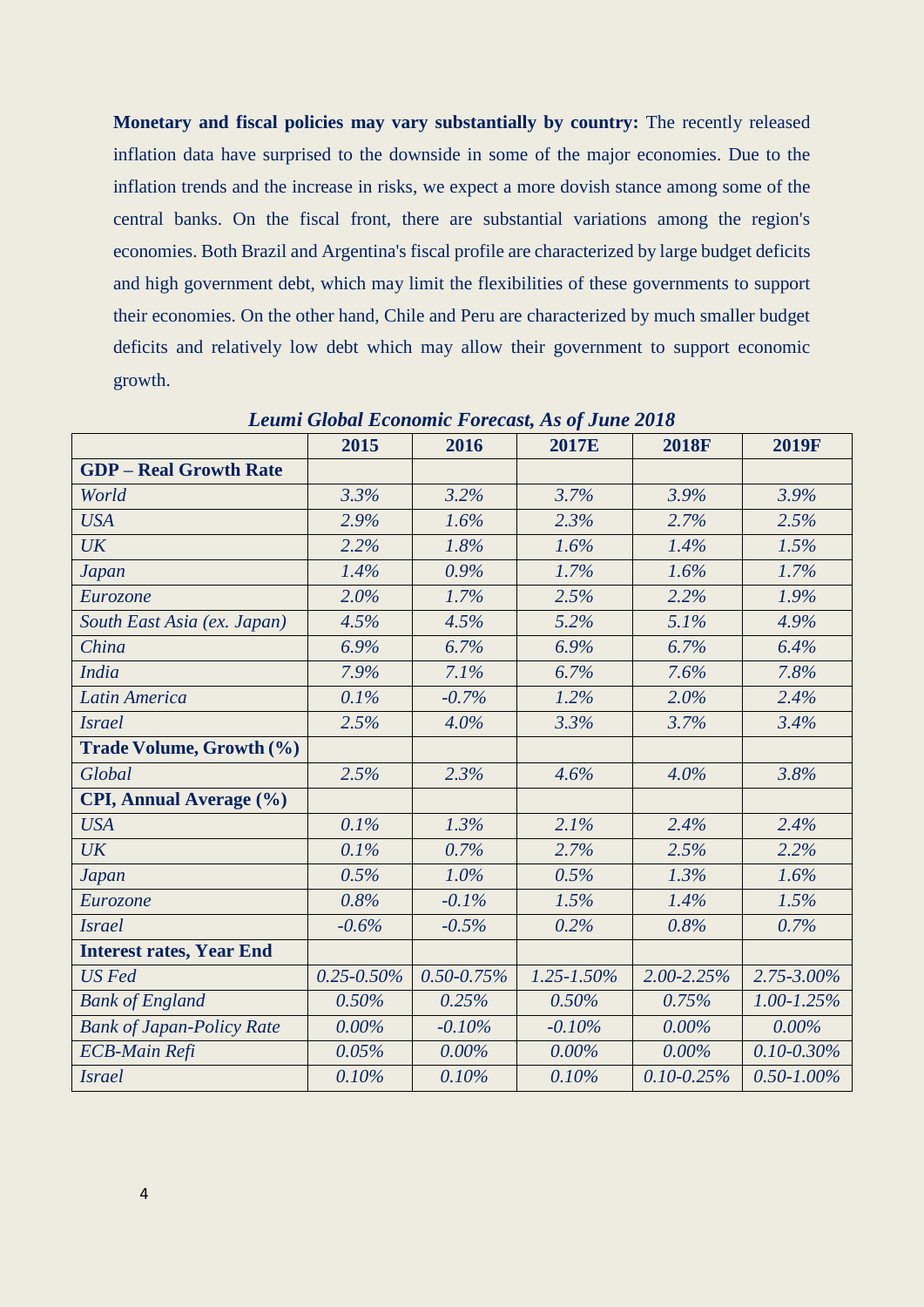## **Brazil**

| Population (2017)         | 208m            |
|---------------------------|-----------------|
| GDP (2017)                | US\$2,055bn     |
| GDP per capita PPP (2017) | US\$15,603      |
| CDS (May 27, 2018)        | 189bps          |
| Credit rating - S&P       | $BB-$           |
| Rating downgrade in       | Stable          |
| January 2018              |                 |
| Credit rating - Moody's   | Ba2             |
| Rating outlook revised to | <b>Negative</b> |
| negative in May 2017      |                 |
| Credit rating – Fitch     | B <sub>B</sub>  |
| Rating downgrade          | Stable          |
| in February 2018          |                 |

|                          | 2013   | 2014  | 2015   | 2016  | 2017   | <b>2018F</b> | 2019F |
|--------------------------|--------|-------|--------|-------|--------|--------------|-------|
| GDP growth, % change     | 3.0    | 0.5   | $-3.8$ | $-36$ | 10     | 2.3          | 2.5   |
| CPI inflation,%, average | 6.2    | 63    | 90     | 87    | 34     | 3.5          | 42    |
| Govt. balance, % of GDP  | $-3.0$ | $-54$ | $-103$ | $-90$ | $-78$  | $-8.3$       | $-83$ |
| Govt. debt, % of GDP     | 60.2   | 62.3  | 72.5   | 78.3  | 84.0   | 873          | 90.2  |
| CA balance, % of GDP     | $-3.0$ | $-42$ | $-33$  | $-13$ | $-0.5$ | $-16$        | -18   |

*Source: IMF.*

## **Main Findings**

- Brazil's economy has been experiencing a recovery following a period of economic weakness during 2014-2016. The recovery in 2017 was supported primarily by private consumption as a result of monetary expansion, a decline in inflation, and a slight improvement in the labor market, together with an increase in exports against the backdrop of the improvement in external demand from trade partners.
- A slight acceleration in growth is expected in 2018, led by the improvement in external demand and in increase in local demand.
- The high degree of corruption, and the political risks surrounding the uncertainty towards the upcoming October elections, remained high and are likely to weigh on local demand at least in the short-term.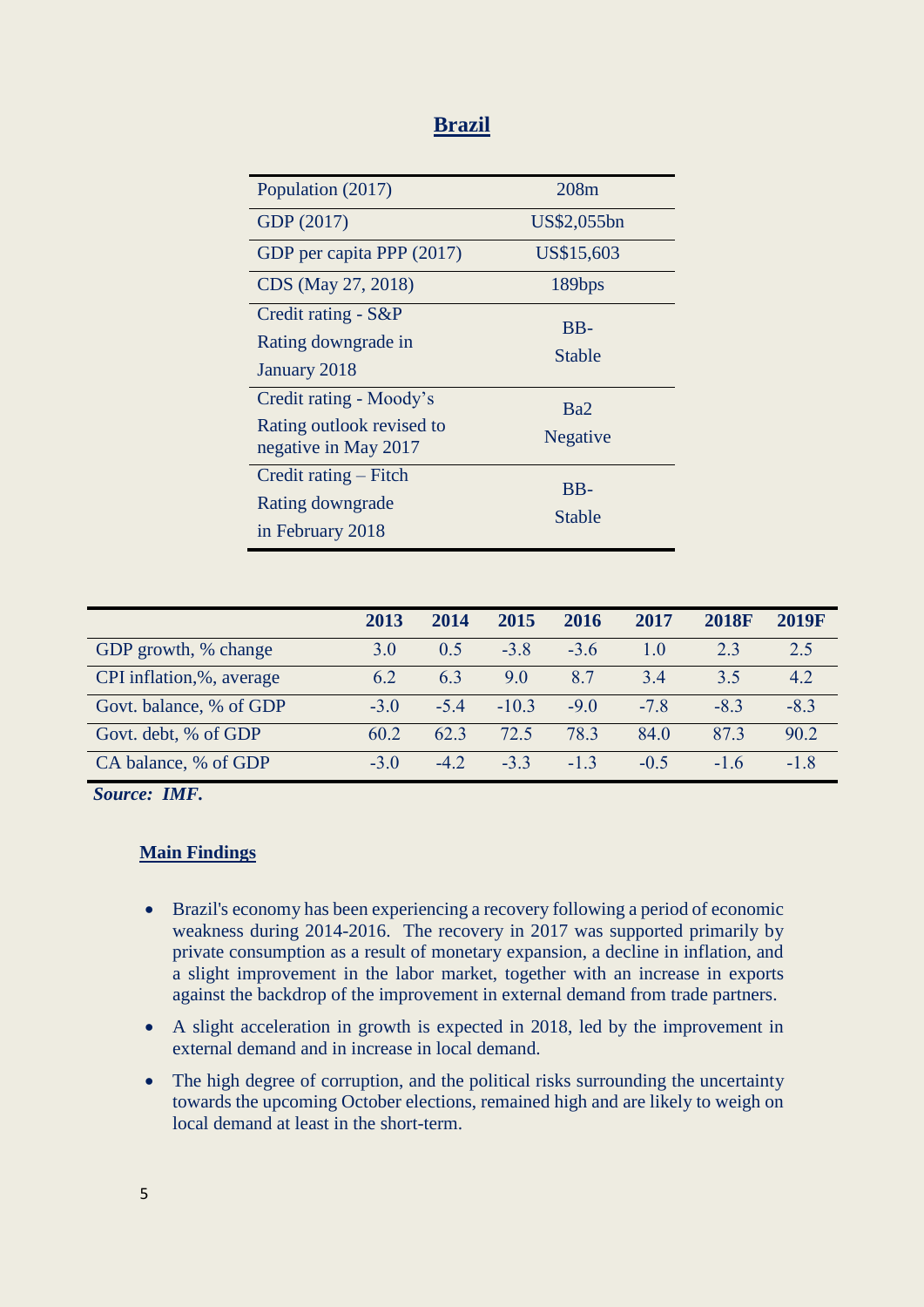- The country's fiscal profile has deteriorated in recent years. The budget deficit and government debt are notably high.
- Core inflation declined recently to an historic low, but is expected to rebound in parallel to the recovery in the economy.
- It is likely the current cycle of interest rate cuts has come to a conclusion, but additional cuts cannot be ruled out in the short-term in the event of deterioration in the balance of risks.
- Brazil's external accounts indicate weakness. Foreign currency reserves are high.
- Recently there has been a renewed trend of depreciation in the Brazilian real visà-vis the US dollar against the backdrop of the rise in interest rate expectations in the US, and also due to the weakness in fundamental factors together with the rise in political risks.
- In light of the deterioration in Brazil's macro-economic environment, the international credit rating agencies downgraded the credit rating of the economy a number of times in recent years, and currently the rating is below investment grade.

#### **Strengths:**

- A large economy (seventh in the world, and the largest in Latin America) that is diversified and productive.

- A large domestic market, with only limited effects from external shocks.

- An abundance of natural resources, primarily oil, gas, agricultural goods, and minerals.

- Diversified exports in terms of products and trade partners.

- A slight improvement in terms of transparency, against the backdrop of recent political scandals.

- Relatively high foreign currency reserves (approximately 19 months of imports).

#### **Weaknesses:**

- A weak fiscal profile that is characterized by high government deficits, together with one of the highest debt/GDP ratios among developing countries.

- High political risk, with weakness in the institutions of government and the rule of law.

- A high degree of corruption (96<sup>th</sup> in the world), with a high level of crime.

- Ranked poorly in the ease of doing business  $(125<sup>th</sup>$  in the world) due to complicated bureaucracy. A level of public infrastructure that needs repair. A low level of investment.

- Relatively high costs of production (wages, energy, logistics, and high costs of credit due to the high interest rate), together with a complex tax system and high tax rates.

- A shortage of professional workers, low human capital, and an educational system in need of repair. Income inequality. High poverty level.

- A continuing deficit in the current account due to, among other things, a low level of competitiveness. A surplus of overseas liabilities over assets. A low degree of net foreign direct investment (FDI).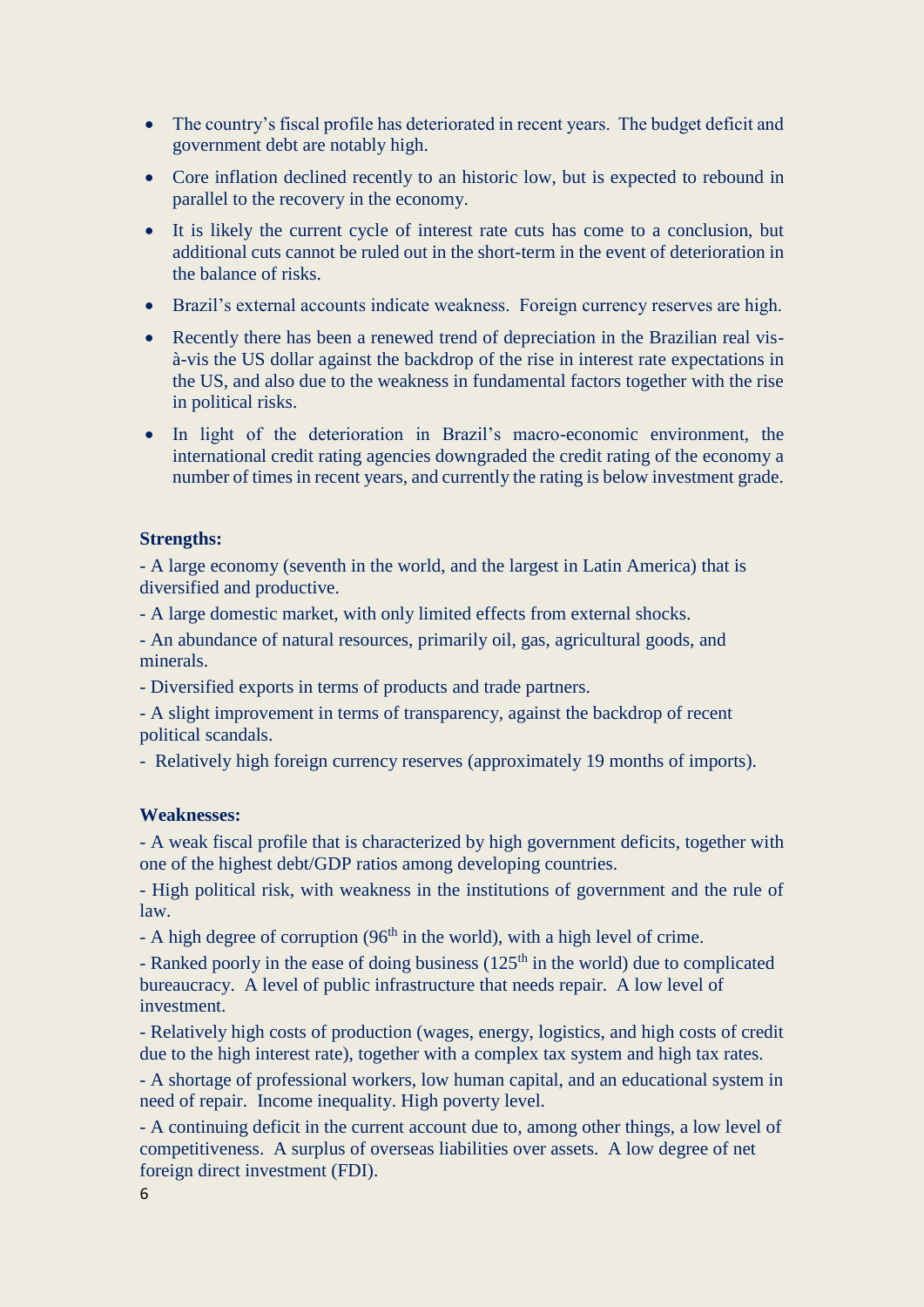#### **Macroeconomic Review:**

**Brazil has been experiencing a recovery recently, following a number of years characterized by a substantial deterioration in the macro-economic environment:** 

The economic data on Brazil attest to signs of recovery in economic activity last year, this after the economy suffered a deep recession in 2015-2016 (a cumulative 7.3% decline in GDP). It is important to note that also the three years that preceded the recession were characterized by economic weakness with average growth of 1.8% in the years



2012-2014, compared to average growth that was double in the Latin American economy, on aggregate, and a 5% growth rate in all of the developing economies of the world.

In light of the economic weakness in recent years, only in 2017 did GDP per capita return to the level that prevailed back in 2012, which reflects the damage that occurred in the standard of living of Brazilian households. These households were hurt during the same years by a number of factors, including: a substantial rise in the unemployment rate, which reached a peak of 13.7% in the beginning of 2017; an especially high inflation environment during the years 2015-2016 (around 9% on average); high interest rates during these years that at their peaks reached 14.25%; a hardening in credit conditions against the backdrop of the rise in risks in the financial system; and more. The damage to households was expressed in a drop in private consumption, in housing demand, and in investment in construction, but not only these.

The decline in economic activity stood out also in exports and in investments (investments declined 30% since the beginning of 2014). Actually, there were a number of actors that supported the economic weakness in the business sector over recent years, including a decline in commodities prices, while in some of the categories of commodities, including agriculture and metals (Brazil is one of the largest exporters of iron ore, soya, coffee, and sugar), price declines started in 2012, whereas the decline in crude oil prices (5% of commodities exports) started in mid-2014. The drop in commodities prices caused damage to manufacturing and industrial exports, as well as to in investments in the industrial sectors. Another factor that hurt exports was the rise in import prices against the backdrop of the trend of depreciation in the real that began in 2011. This caused a rise in manufacturing prices and hurt the profitability of companies in the economy.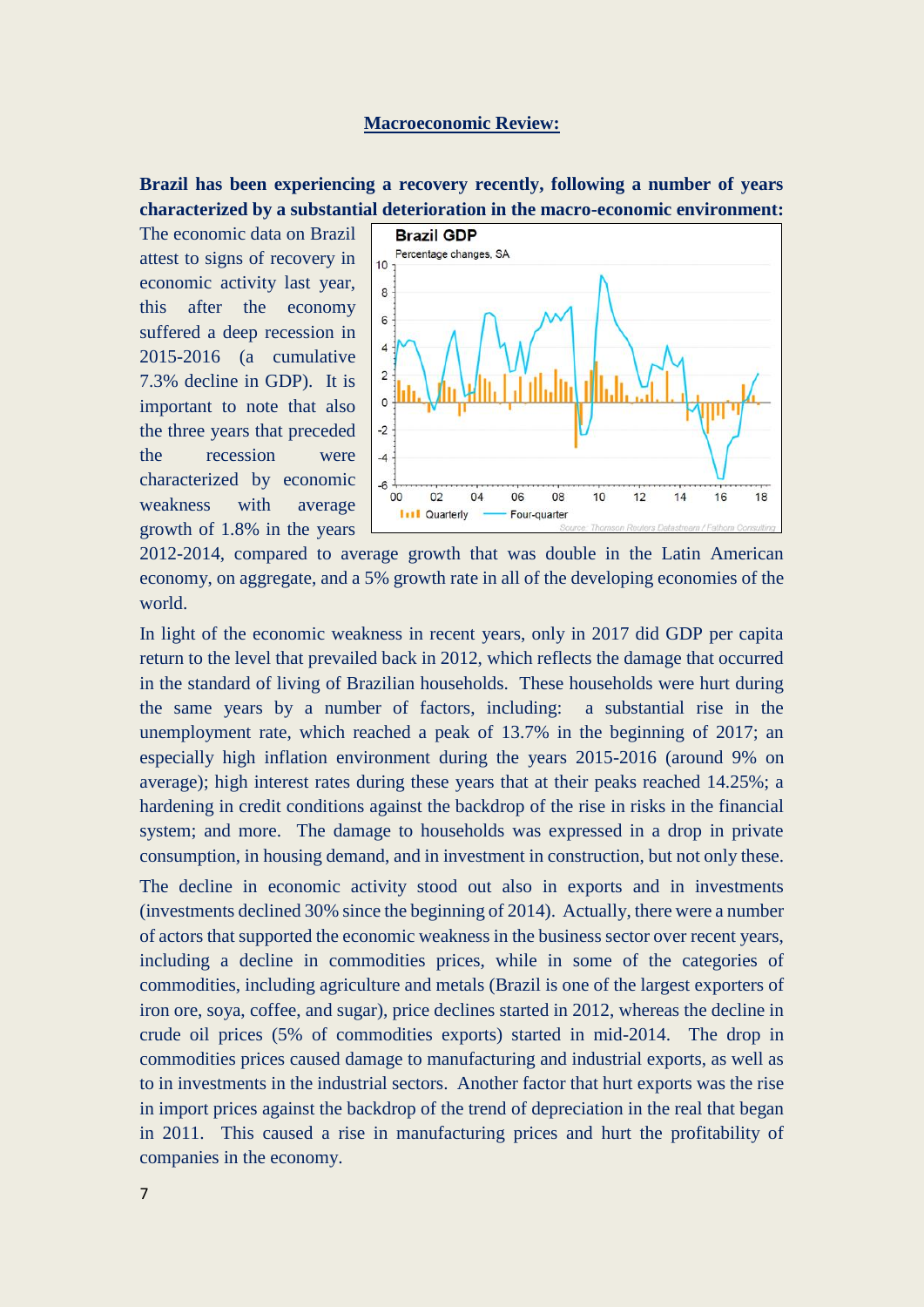An additional factor cost that hurt the profitability of companies was the upward trend in interest rates that began 2013. This caused an increase in the financing expenditures of companies. Furthermore, credit conditions were hardened over recent years against the backdrop of the deterioration in the financial system. Other factors include low productivity; a low degree of competitiveness; relatively high labor costs; a slowdown in economic activity among some of Brazil's trade partners in recent years, including Argentina and China; and of course the rise in political risk in recent years, a development that also hurt business sector sentiment and consequently investments.

**Brazil's economy registered a positive growth in 2017.** The year 2018 started on a soft note. Last year, the economy increased 1% (still in terms of growth per capita this is near – zero growth). The factors that supported Brazil's exit from its crisis include: the recovery in commodities prices; an increase in external demand against the backdrop of the improvement in economic activity among Brazil's trade partners; the return to a more moderate inflation environment; substantial interest rate cuts since the end of 2016; an easing in credit conditions in the banking system that was expressed in positive growth in credit in the beginning of 2018, for the first time after 18 months of negative growth in credit; a slight improvement in the labor market and a rise in consumer confidence that support a recovery in private consumption.

The recovery in economic activity continued in the beginning of 2018, as Brazil expanded modestly by 0.4% in the first quarter compared to 0.2% in the previous quarter. On a year-over-year basis, growth moderated to 1.2% from 2.1%. The main drag came from government consumption and net trade, while private consumption growth accelerated further and investment expanded for a fourth consecutive quarter.

The second quarter GDP growth may also be weak, among other things, due to the truck-drivers' strike against the backdrop of the increase in fuel prices as oil prices increased and the real dropped. The strike had a negative impact on economic activity mainly during the second half of May, but the side effects may also roll to June as the disruption to supply chains may linger for a few more weeks, before "correcting" upwardly.

According to the forecasts of the IMF and other financial organizations, the economic recovery is expected to continue at least in the short-term. This comes against the backdrop of the improvement in external demand, the drop in unemployment, and the recent cycle of interest rate cuts (which apparently came to an end in March). The growth rate in 2018 is expected to accelerate to 2.3%, a level that also reflects the potential growth rate of Brazil in the medium-term (according to IMF estimates). The modest growth in Q1 and expectations for further weakness in Q2, may lead to downward revisions of the 2018 GDP growth forecast.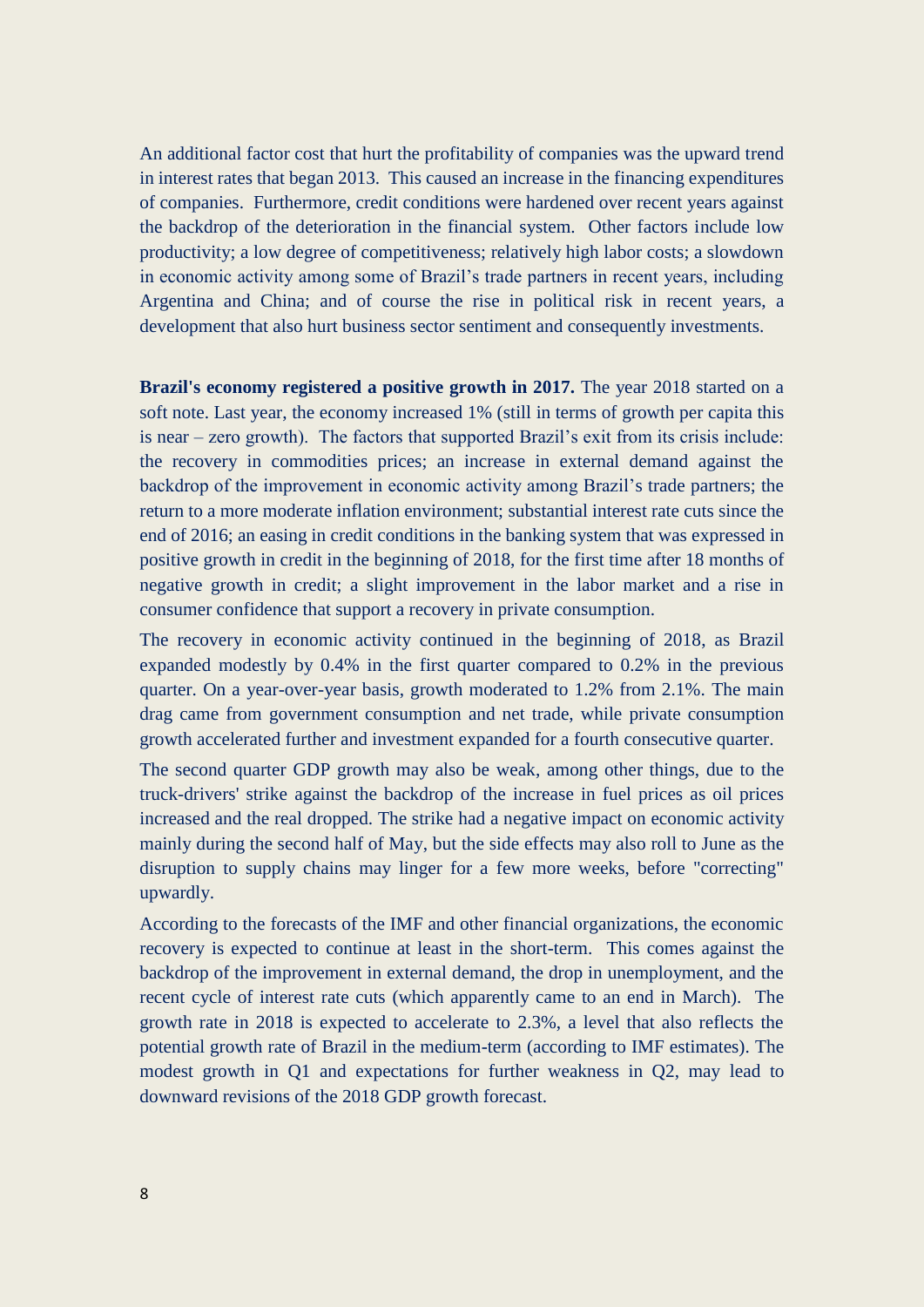**One of the risks to the macro-economic forecasts is the high degree of corruption, together with the rise in political risks against the backdrop of the uncertainty surrounding the upcoming October elections:** The last few years in Brazil were characterized by high profile scandals within the Brazilian government elite, which included jail sentences for senior officials in the Brazilian political system, as well as managers and owners of large corporations. One of the more well-known incidences is known as "Car Wash". The incumbent president of Brazil, Mr. Michel Temer, was suspected of being involved in bribery in the famous case; however, the parliament of Brazil voted against his suspension and bringing him to trial. It is important to note that police investigations are still taking place against the backdrop of suspicions of corruption by the president.

The previous president, Ms. Dilma Rousseff, who Temer replaced after her impeachment, was also accused of corruption offenses that include violation of budget rules, and her name is linked to the large corruption case at government oil company Petrobas. It is important to note that a very high number of Brazilian members of parliament are currently under investigation.

The recent shake-ups in the business and public sectors, and the struggle against corruption in Brazil, are occurring close to the time of elections, expected to occur in the beginning of October this year. Also the popular president who served before Rousseff, Mr. Lula da Silva ("Lula"), the candidate for president of the Workers' Party (Partido dos Trabalhadores), was recently convicted of violations of corruption and money laundering and is now jailed.

According to Brazilian law, candidates with a criminal record are not allowed to run for the office of president. However, these laws are subject to various interpretations, and thus there is still a slight degree of uncertainty regarding the possibility of him competing in the upcoming elections. In our opinion, there is currently a high degree of political uncertainty that is expected to weigh on local demand, and on investment in the economy, particularly in the short-medium term.

**Deterioration in Brazil's fiscal risk profile:** Recent years have been characterized by deterioration in the fiscal data, expressed in high government budget deficits and a rise in government debt as a percentage of GDP. The deterioration in the data is the result of expansionary government policy that was intended to support growth over recent years, and also against the backdrop of weakness in tax revenues caused by economic weakness. The budget deficit, which is expected to equal 9.3% of GDP this year, is expected to begin to decline in the coming years against the backdrop of government targets on government expenditures and the expected improvement in tax revenues. Despite the decline in the deficit, it is still expected to remain high and to support an increase in government debt. It is important to note there are a number of states in Brazil that are characterized by very large deficits, and they receive financial assistance from the Brazilian government. These states include Rio de Janeiro and Rio Grande do Sul.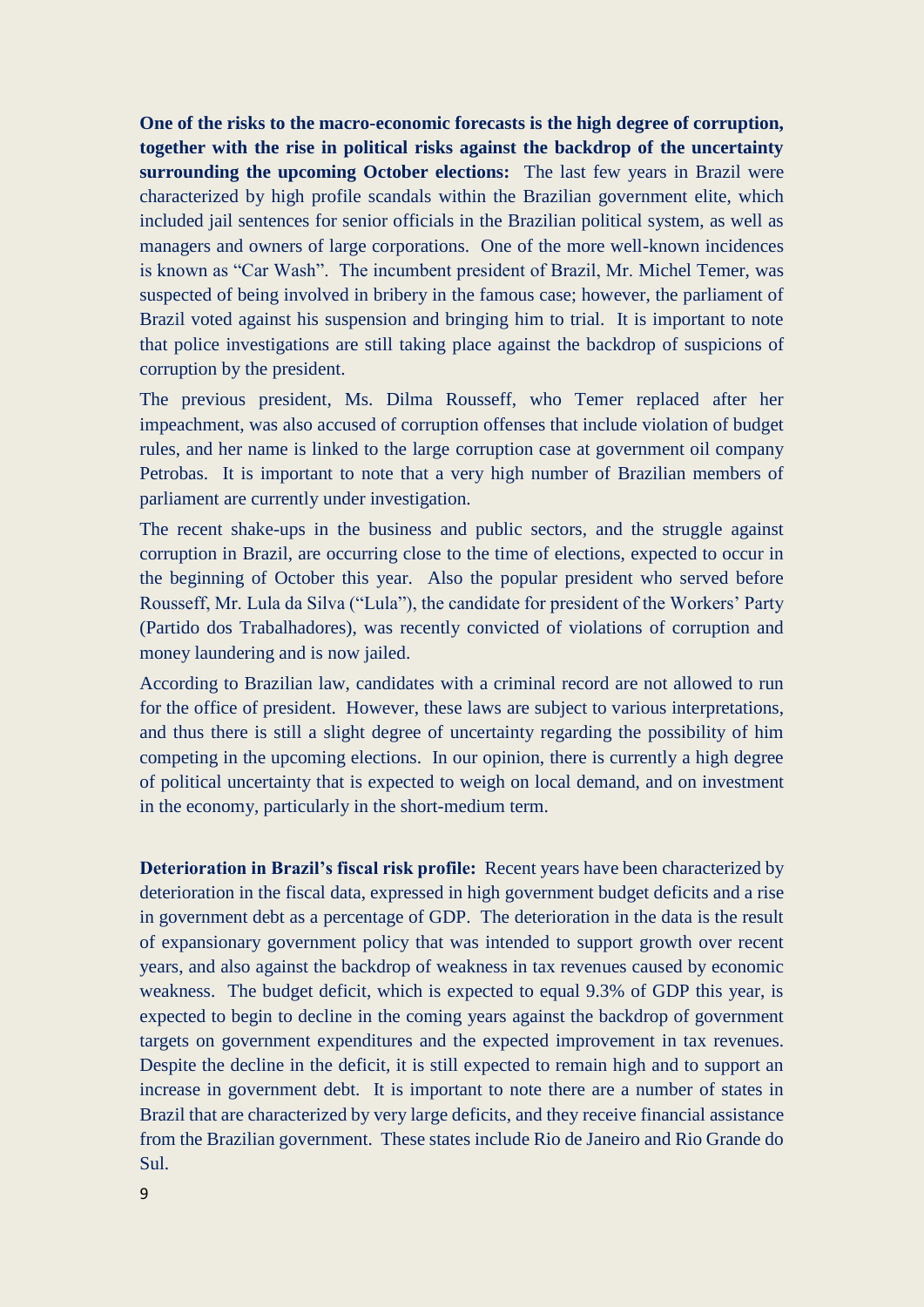**Brazil's external accounts attest to weakness. Foreign currency reserves are high:** Since the breakout of the global crisis in 2008 Brazil has been characterized by a deficit in its current account. In recent years the deficit declined slightly against the backdrop of a more rapid recovery in exports compared to imports. In addition, Brazil is characterized by a surplus of overseas liabilities over assets by a relatively high degree equal to 40% of GDP, following a deterioration that occurred in recent years. The rise in Brazil's external debt represents a slight risk. On a positive note, it is important to note Brazil's high level of foreign currency reserves, which are likely to help at a time of crisis.

**parallel to the economic recovery. Has the current cycle of interest rate cuts reached its end?:** Inflation in Brazil has been in a downward trend since the beginning of 2016, against the backdrop of a number of factors, including a substantial moderation in the rise in wages, and a base effect after there were transient and temporary





factors that supported a rise in inflation before it started to decline, including government measures, substantial depreciation especially during the years 2014-2016, and supply shocks that caused a rise in food prices. The decline in inflation enabled the central bank to lower its interest rate starting from the end of 2016 and up until the rate fell to an historic low of 6.5% in March this year.

Looking forward, and according to the forecasts of the central bank, the interest rate is expected to remain in place at least in the short-term. In our opinion additional interest rate cuts should not be ruled out in the event the economic recovery will remain moderate and/or if it will surprise on the downside, together with a low inflation environment, and against the backdrop of fiscal and political risks. Looking over the longer-term, we assume in our central scenario that the trend of recovery in economic activity will continue, this together with a gradual rise in inflation. In this scenario, these developments are expected to support a change from expansionary to tightening policy towards the end of 2018 or during 2019.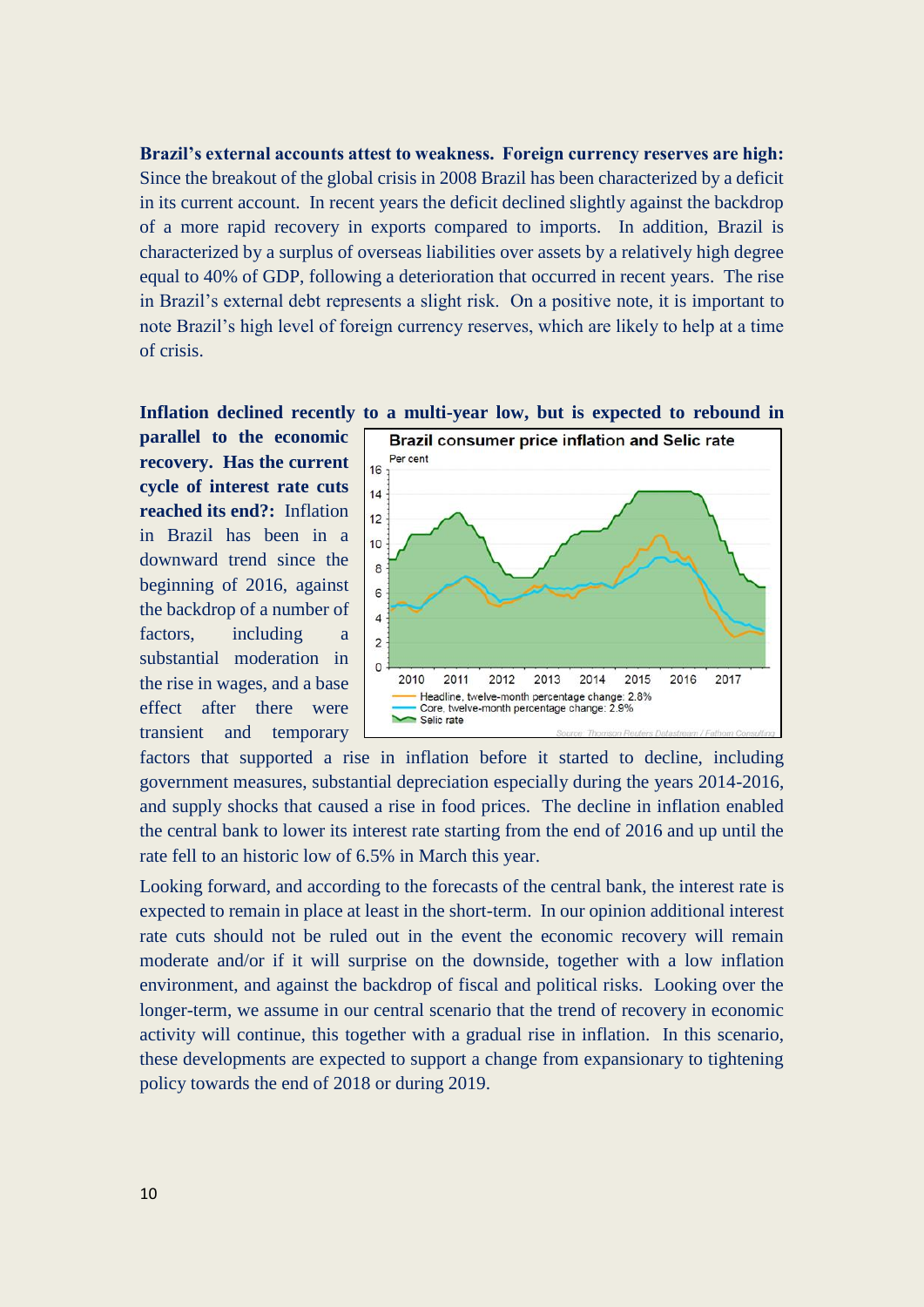## **Mexico**

| Population (2017)                                                                       | 123.5m           |  |  |  |  |
|-----------------------------------------------------------------------------------------|------------------|--|--|--|--|
| GDP (2017)                                                                              | US\$1,149bn      |  |  |  |  |
| GDP per capita PPP (2017)                                                               | US\$19,903       |  |  |  |  |
| CDS (May 15, 2018)                                                                      | 121bps           |  |  |  |  |
| Credit rating - S&P (2013)<br>Rating outlook revised from<br>negative to stable in 2017 | $BBB+$<br>Stable |  |  |  |  |
| Credit rating - Moody's                                                                 |                  |  |  |  |  |
| (2014)                                                                                  | A <sub>3</sub>   |  |  |  |  |
| Rating outlook revised from<br>negative to stable in 2018                               | Stable           |  |  |  |  |
|                                                                                         | $BBB+$           |  |  |  |  |
| Credit rating $-$ Fitch (2013)                                                          |                  |  |  |  |  |
|                                                                                         | Stable           |  |  |  |  |

|                           | 2013   | 2014   | 2015   | 2016   | 2017   | <b>2018F</b> | <b>2019F</b> |
|---------------------------|--------|--------|--------|--------|--------|--------------|--------------|
| GDP growth, % change      | 1.4    | 2.8    | 3.3    | 2.9    | 2.0    | 2.3          | 3.0          |
| CPI inflation, %, average | 3.8    | 4.0    | 2.7    | 2.8    | 6.0    | 4.4          | 3.1          |
| Govt. balance, % of GDP   | $-3.7$ | $-4.5$ | $-4.0$ | $-2.8$ | $-1.1$ | $-2.5$       | $-2.5$       |
| Govt. debt, % of GDP      | 45.9   | 48.9   | 52.9   | 56.8   | 54.2   | 53.5         | 53.4         |
| CA balance, % of GDP      | $-2.4$ | $-1.8$ | $-2.5$ | $-2.1$ | $-1.6$ | $-19$        | $-2.2$       |

*\*Source: IMF. Forecasts and estimates from April 2018.*

## **Main Findings**

- Moderate economic growth over recent years, against the backdrop of: a high inflation environment that eroded the purchasing power of households, a high interest rate environment, deterioration in economic sentiment, an increase in political risk, and declines in energy prices in the years 2014-2016. Furthermore, the overall economic weakness in the Latin American region affected negatively on Mexico as well.
- The government is leading reforms that are expected to support an increase in the potential growth rate in the long-term.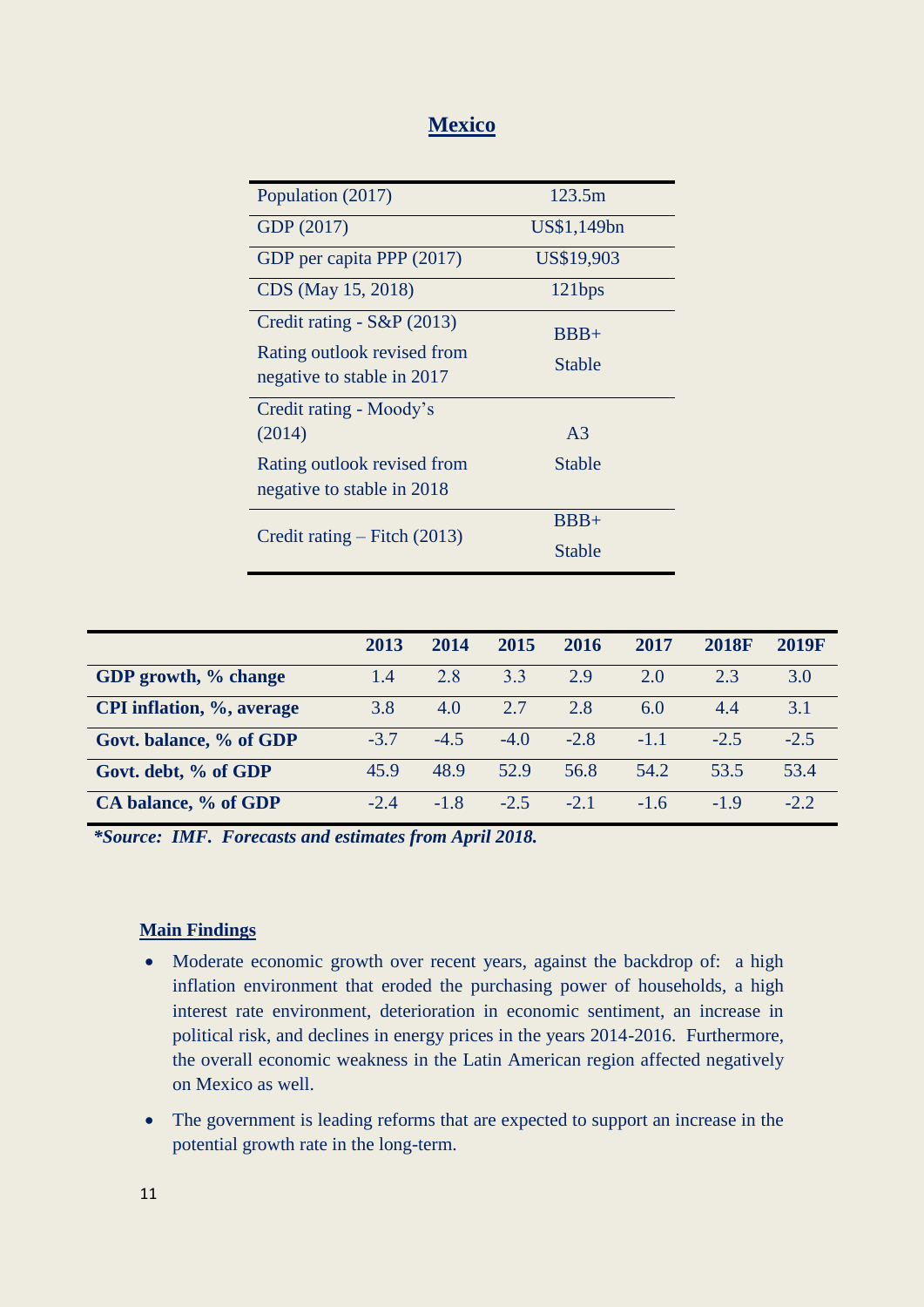- The country's economic dependence on the US is likely to have a negative impact on the economy in the event there will be substantial changes in the NAFTA trade agreement. Other changes may also have a negative impact, particularly effective limitation on the level of immigration and number of deportations of illegal immigrants, which will likely impact money transfers from the US to Mexico.
- Presidential elections will take place this year on July  $1<sup>st</sup>$ . The political changes and economic policy of the US are likely to impact public opinion in Mexico. The left-leaning political party Morena continues to lead in the polls. This is likely to lead to a change in the authorities and thus represents a source of economicpolitical risk. This comes against the backdrop of forecasts for deterioration in Mexico's fiscal profile due to an increase in government expenditures, together with a rise in uncertainty in the business sectors against the backdrop of possible changes in current government reforms. It is important to note that the leader of the Morena party, Andres Manuel Lopez Obrador, spoke out against the president of the US, Donald Trump, in the past and charged that changes need to be made in the trade agreement between the countries.
- The challenges in the Mexican economy in recent years, together with the rise in interest rate expectations in the US, caused a trend of substantial depreciation in the exchange rate of the peso vis-à-vis the US dollar over the last years. Consequently, inflation accelerated significantly in 2016-2017 and as a result a process of substantial monetary tightening was implemented. It is likely this process of monetary tightening is close to reaching its potential.
- Recently there has been an improvement in the country's fiscal profile together with a slight improvement in the external accounts, and this has caused the credit rating agencies to raise their rating outlooks on Mexico.

#### **Strengths:**

- A large, open, and diverse economy with natural resources as well as developed industries in the areas of oil, gas, and metals.

- Free trade agreements with many countries, including comprehensive agreements with some of the largest countries in the world, primarily with the US and Canada within the framework of NAFTA.

- Membership in international organizations, including the OECD and the G-20.
- A proven track record of fiscal discipline.

- The business sector and households maintain low leverage in an international comparison.

- An US\$88bn line of credit from the IMF; and the country holds a large amount of foreign reserves.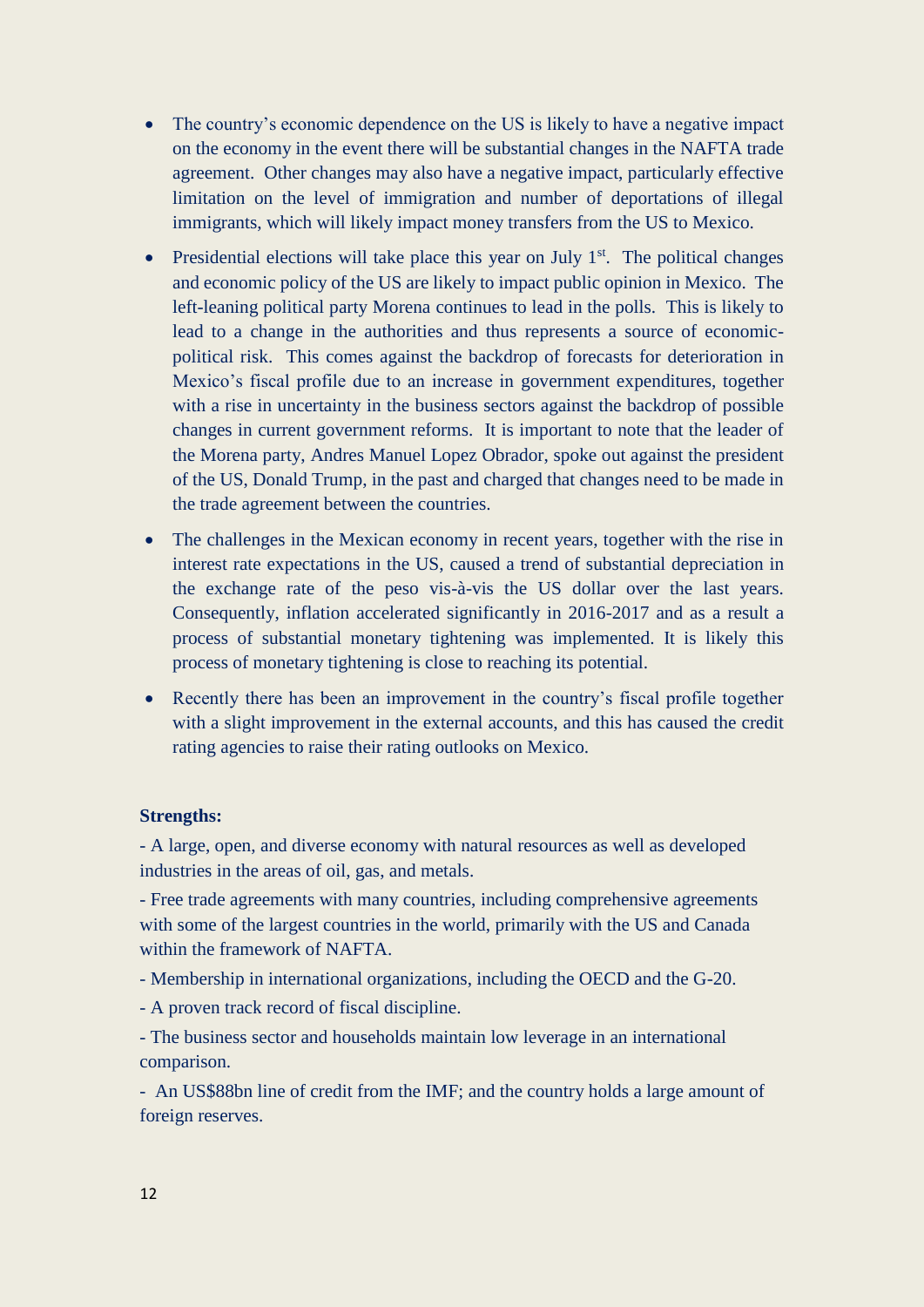#### **Weaknesses:**

- High dependence on the development of business cycles and economic policies of the US, in light of the high interdependence between the countries.

- Political risks against the backdrop of upcoming elections on July  $1<sup>st</sup>$  and potential changes that may not be to the benefit of Mexico in the NAFTA agreement represent risks to the macro-economic forecasts of Mexico.

- A very high level of corruption in the institutions of government (ranked 135 in the world), with a trend of deterioration in recent years. Corruption has a broad, negative impact on the economy, which is reflected in economic growth, fiscal data, the black market, crime, lower competitiveness, weakness in education, low human development, and more.

- Ranked 49th in the world in the ease of doing business (similar to Moldova, Thailand, and Israel).

- High sensitivity to commodities prices.

- High fiscal dependence on revenues from the energy market.

#### **Macroeconomic Review:**

**Increased economic dependence of Mexico on the US in recent decades:** The

Mexican economy has become more industrialized and more open in terms of international trade activity over the last three decades. This is due to the economic ties and the rise in trade relations with the US, particularly following the signing of the NAFTA free trade agreement that went into effect in 1994 (the agreement includes the US,



Canada, and Mexico). Goods exports and services from Mexico account for 28% and 8% of GDP, respectively, whereas before the signing of the NAFTA agreement total exports accounted for only 12% of GDP. Exports to the US account for almost 80% of total exports, that is to say, exports to the US on their own account for more than onequarter of Mexican GDP. The economic ties with the US, which also include extensive foreign direct investment (FDI), and money transfers from Mexican workers in the US, contributed greatly to the Mexican economy. However, these inflows also have disadvantages due to the substantial dependence of Mexico on the business cycles and economic policies of the US.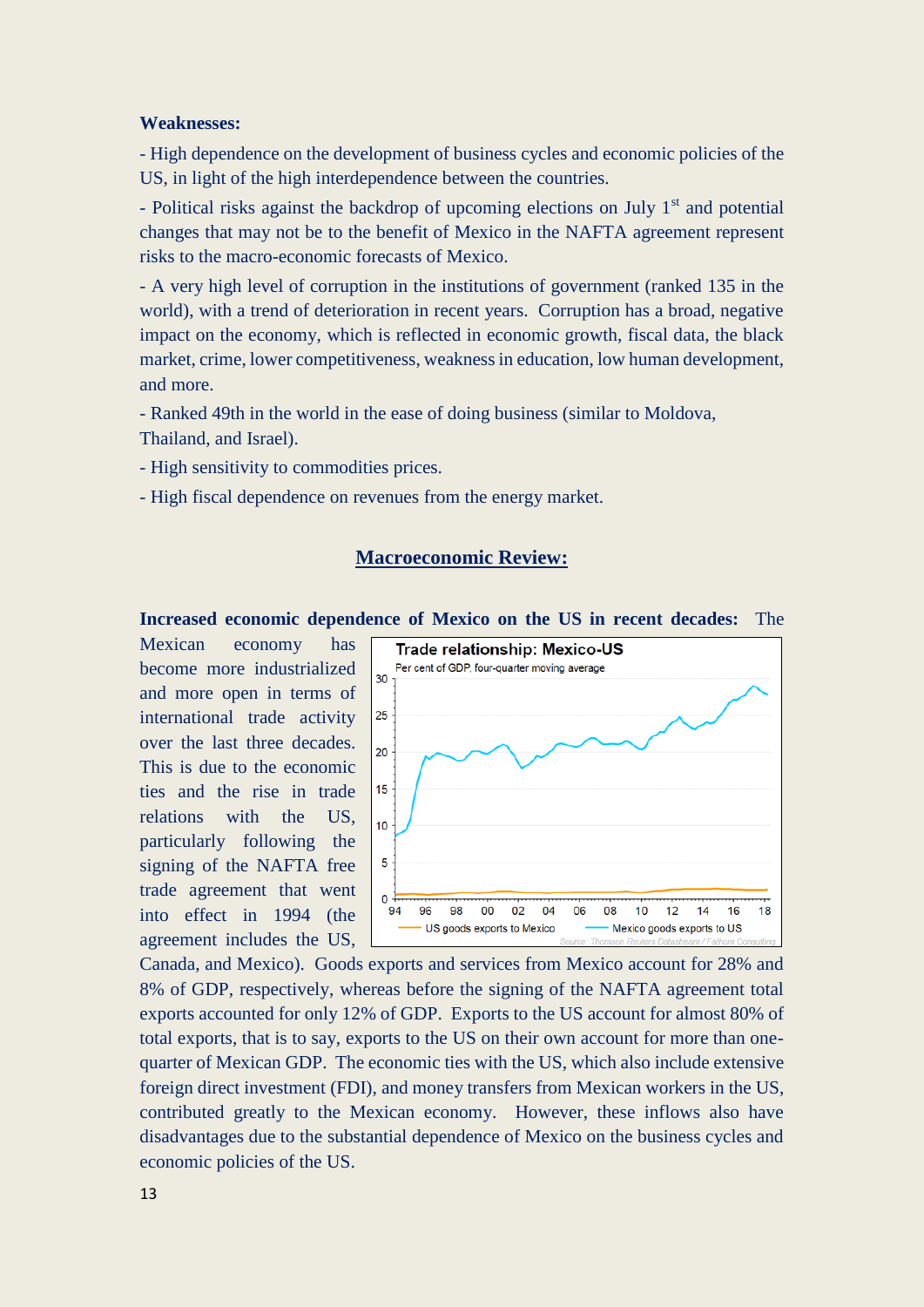**Higher political risks (MORENA and NAFTA) weigh on economic sentiment and on the financial markets:** The disadvantage of the economic dependence on the US comes into expression at the current moment as the US is demanding to make changes in the trade agreement, due to, among other things, the trade deficit that the US maintains in its activity vis-à-vis Mexico, and with the goal of encouraging local manufacturing in the US at the expense of manufacturing in other countries. The deficit in the trade account of goods and services of the US vis-à-vis Mexico amounted to US\$70bn in 2017. This deficit level is high compared to deficits that the US maintains vis-à-vis other countries. The topics being discussed in negotiations include: new rules regarding the possibility to cancel the trade agreement; the rate of spare parts in automobiles manufactured in the NAFTA countries; changes in the rules of trade of clothing and shoes; changes in the amounts and prices of imports of agricultural products; and more.

Parallel to the trade agreement negotiations, tension exists between the US and Mexico on the topic of borders (the construction of a separation wall on the border between the countries) and surrounding the question of immigration. Currently there is great uncertainty regarding the trade agreement, especially in light of the estimate that the chances are increasing for the Morena party, which is considered anti-establishment, to win in the elections that will take place on July 1 this year. The candidate for president who stands at the head of the party is Mr. Andres Manuel Lopez Obrador, who has declared a number of times that he opposes the NAFTA agreement in its current framework, and opposes economic reforms, and especially reforms in the energy market that the current president, Mr. Enrique Pena Nieto, is implementing. In addition, during the course of the campaign the leading candidate for president noted that he intends to lower energy prices for households, and to carry out substantial changes in the education reforms that the current president is implementing.

The uncertainty surrounding the expected changes in the trade agreement, together with additional changes that are likely to occur in economic policy in the event the Morena party will win the elections, are currently weighing on business confidence, support heightened currency and interest rate risks, and are likely to continue to weigh



on growth in the economy at least in the short-term.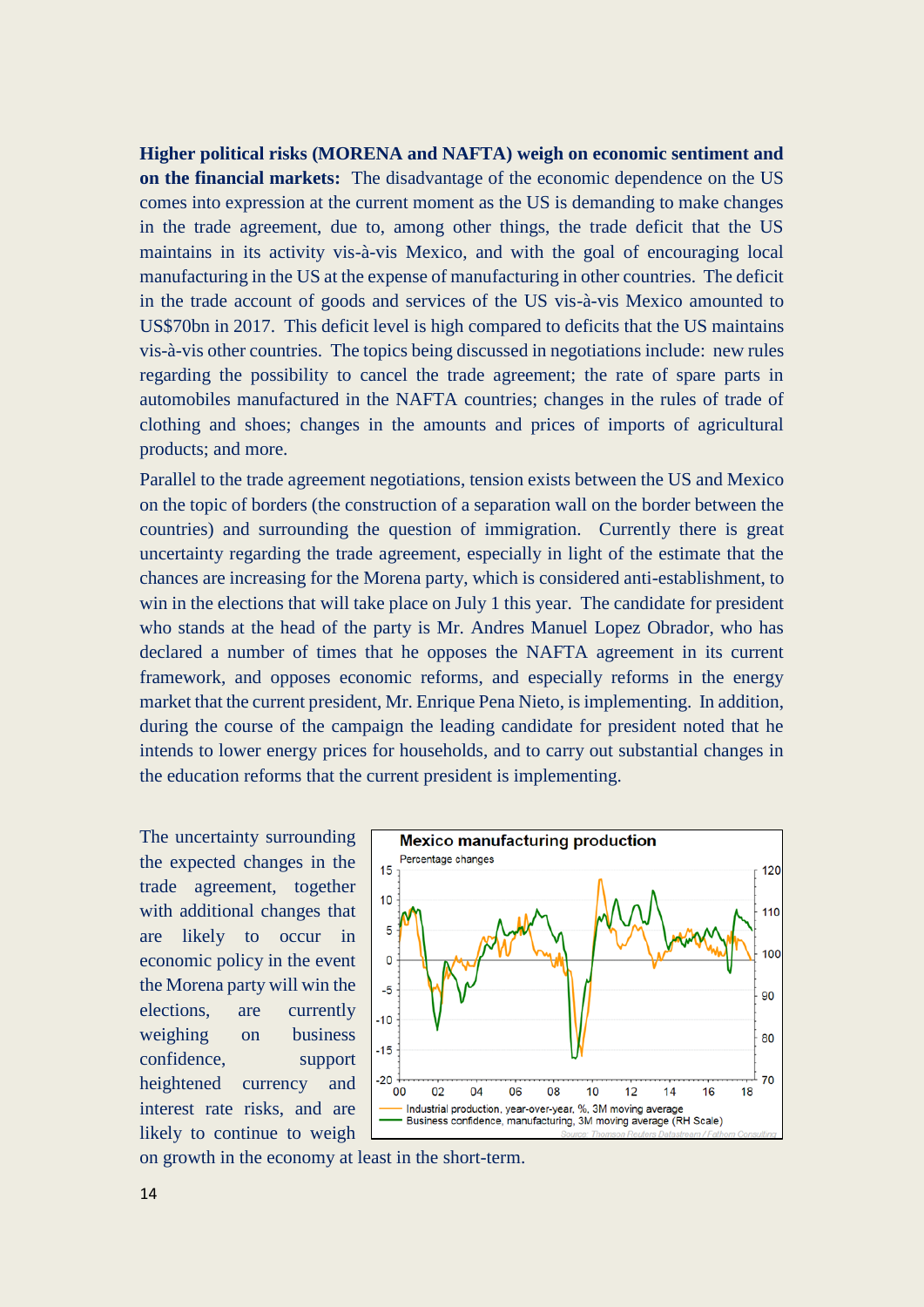**There has been moderate economic growth in recent years, yet the growth rate is expected to accelerate slightly this year:** The Mexican economy grew in recent years at a relatively slow rate. The average growth rate in the years 2013-2017 equaled 2.5%, or approximately 1.4% in per capita terms. Looking over a broader span, the average annual growth rate since the breakout of the last financial crisis was 2.0%. This compares to an average annual growth rate of 3.4% in the years 2003-2007, and 2.9% in the years 1994-2007, which includes, among other things, the big "Tequila Crisis" in 1995.

The moderation in the Mexican growth environment occurred primarily due to a slowdown in manufacturing in the industrial sectors. In contrast to this, the services sectors grew over recent years similar to the long-term trend. Last year the economy grew 2.0%, concluding two consecutive years of slowdown in the growth rate. The primary growth engine was private consumption, which was supported by money transfers of Mexicans who work abroad (primarily in the US), an improvement in the labor market, and a rise in wages. Also, exports contributed to economic growth, against the backdrop of the improvement in economic activity in the US and the depreciation in the Mexican peso.

On the other hand, investments and activity in the industrial sectors were characterized by weakness against the backdrop of the rise in the degree of uncertainty. According to estimates, the growth rate this year is expected to climb to 2.3%. This comes against the backdrop of a continued improvement in the labor market and expectations for an increase in exports. On the other hand, the uncertainty against the backdrop of political risks is likely to weigh on investments. Furthermore, the cycle of interest rate hikes that began at the end of 2015 against the backdrop of the substantial depreciation in the currency is also likely to weigh on investments, at least in the short-term.

**The government is implementing broad government reforms that are expected to support a rise in the potential growth rate in the long-term:** Since the formation of the current government at the end of 2012, a number of large and substantial economic reforms were launched. The reforms focus on government policies in various sectors, among them: the labor market – professional training in accordance with the needs of the economy, and also streamlining and increasing the official workforce; improving the rule of law, law enforcement, and reducing corruption in the public sector; fiscal policy – limiting government expenditure; the electricity and energy sectors – encouraging foreign investment, and opening markets to competition; the financial sector; and the communication sector – removing barriers to entry and encouraging competition. It is estimated that the various reforms are expected to support acceleration in the potential growth rate of the economy and to bear substantial results in the coming years. The International Monetary Fund (IMF) estimates that the potential growth rate of the economy in the medium-term is 2.5%.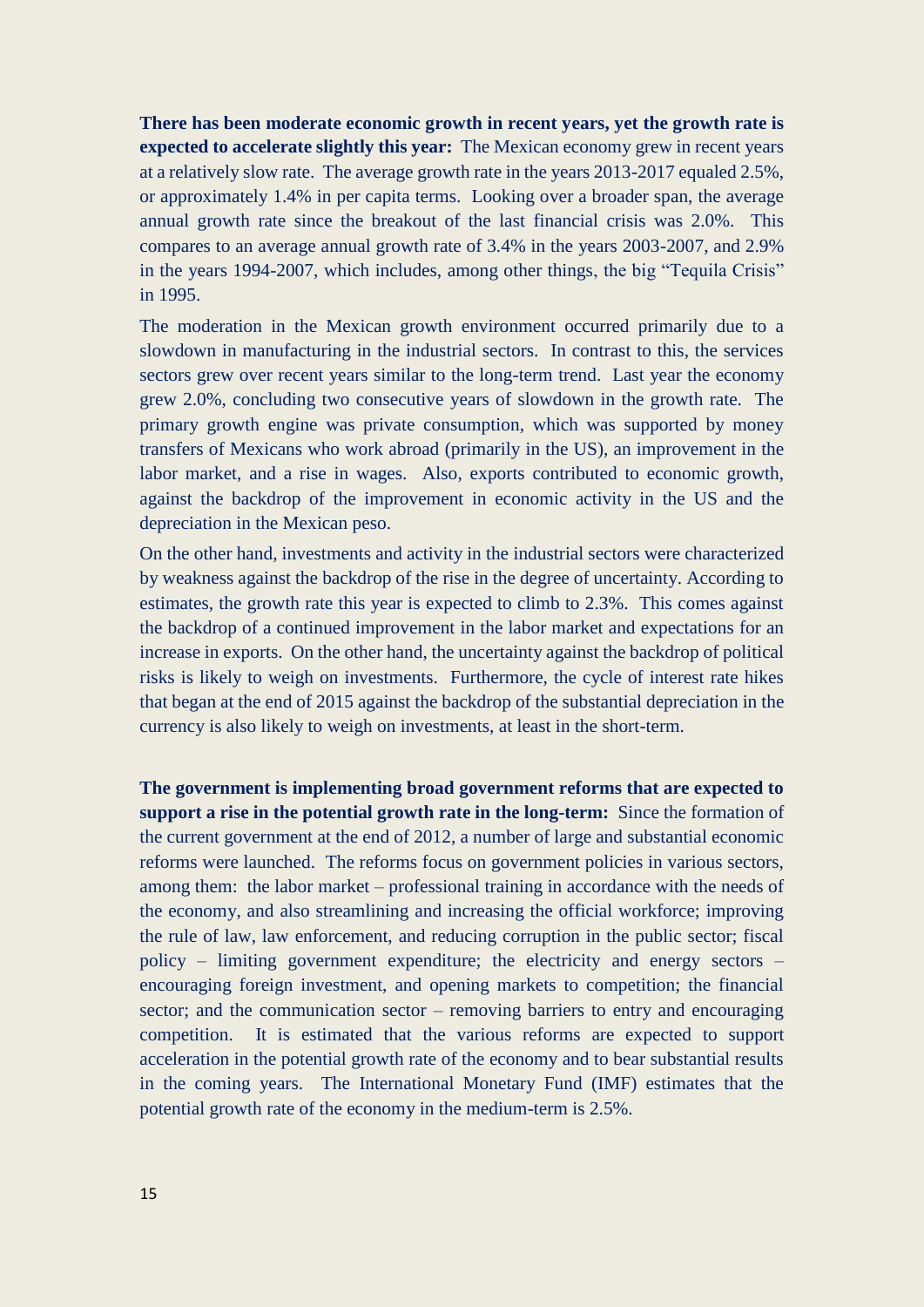**Continued monetary tightening in Mexico is very limited against the backdrop of the slowdown in growth and the decline in inflation, yet it will be affected also by** 

**the policies of the US Fed:** After the interest rate had stayed at an historic low of 3% starting from June 2014, towards the end of 2015 the central bank started to hike the rate due to the rise in inflation that was affected by, among other things, the continuing depreciation in the exchange rate of the Mexican peso. From November 2015 the rate



increased at a relatively rapid pace. In total the central bank rate increased 4.5 percentage points since its low and today it stands at 7.5%. Heightened growth risks together with a decline in core inflation recently to a level of 3.7% compared to a level of around 5% during the second half of 2017, are likely to support a cessation, at least temporarily, in the process of monetary tightening.

**The rise in energy prices is likely to support an improvement in the country's risk profile. Developments in the current account will be affected by the changes that are expected to occur in the NAFTA agreement:** In terms of economic policy, the Mexican government has a proven history of economic policy discipline in recent decades, which is expressed in relatively low fiscal deficits over the years compared to many developed and developing countries. However, it is important to note that since the breakout of the global crisis in 2008-2009 there has been a slight step-up in the budget deficit as a percentage of GDP against the backdrop of the weakness in tax revenues due to moderate growth.

Due to the reforms of the authorities there has been a slight improvement in the fiscal data recently, and it is possible the rise in oil prices is expected to also support an increase in revenues since one-third of state revenues from taxes derive from oil. On the other hand, it is important to note that the amount of oil production in Mexico is likely to decline in the coming years due to heightened energy production on US territory. Due to the slight improvement in Mexico's fiscal profile and the continued implementation of economic reforms, the international credit rating agencies recently changed the rating outlook on Mexico from negative to stable. Mexico's credit rating currently ranges between BBB+ (close to the lowest bound of investment grade) and  $A-$ .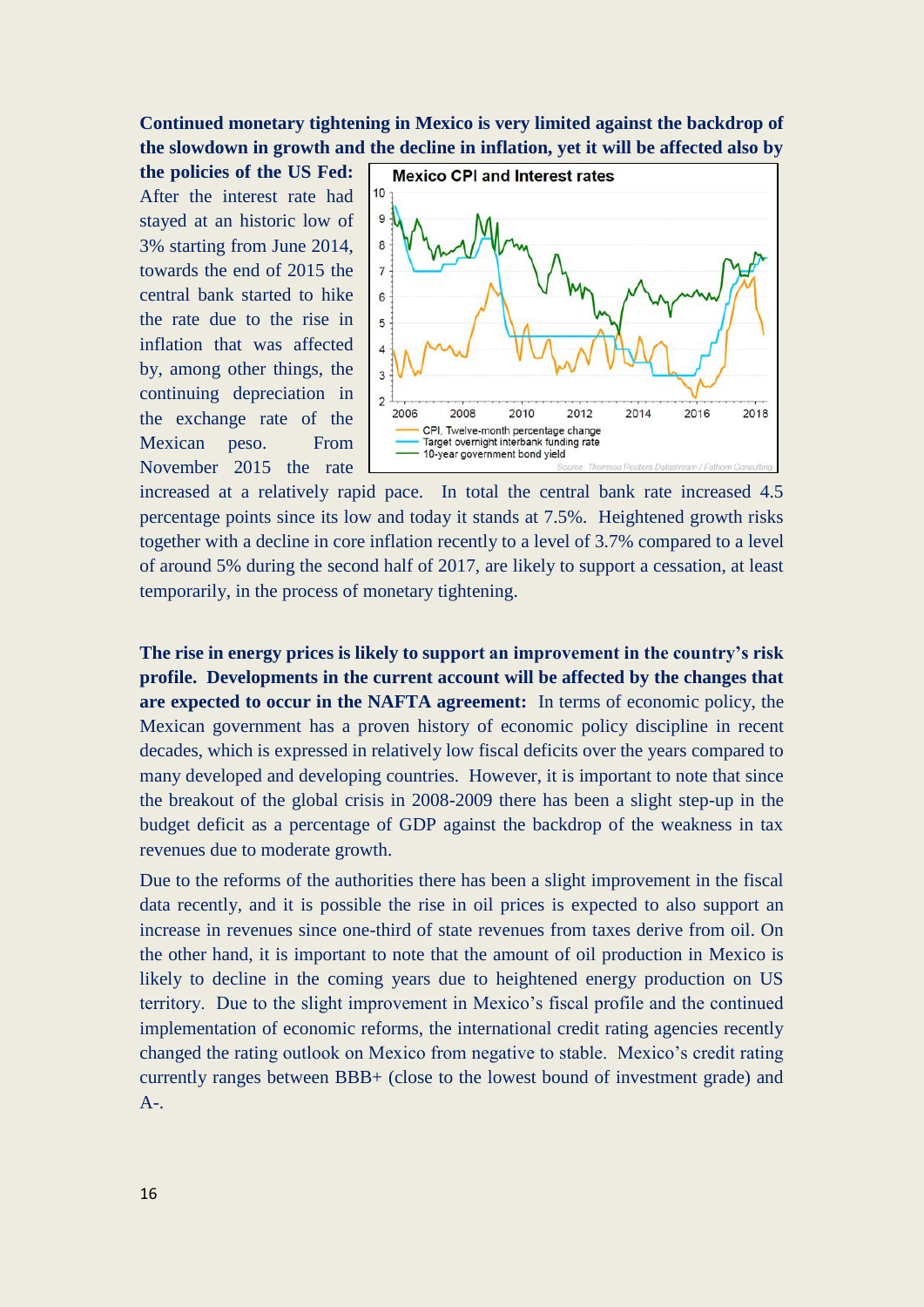## **Columbia**

| Population (2017)              | 49.3m       |
|--------------------------------|-------------|
| GDP (2017)                     | US\$309.2bn |
| GDP per capita - PPP<br>(2017) | US\$14,485  |
| CDS (May 24, 2018)             | 109bp       |
| Credit rating $(S\&P)$         | BBB-        |
| December 2017                  | Stable      |
| Credit rating (Moody's)        | Baa2        |
| February 2018                  | Negative    |
| Credit rating (Fitch)          | <b>BBB</b>  |
| <b>May 2018</b>                | Stable      |

| <b>Economic indicators</b> | 2013   | 2014  | 2015  | 2016   | 2017  | <b>2018F</b> | <b>2019F</b> |
|----------------------------|--------|-------|-------|--------|-------|--------------|--------------|
| GDP growth, % change       | 4.9    | 44    | 3.1   | 2.0    | 18    | 27           | 33           |
| CPI inflation,%, average   | 2.0    | 29    | 5.0   | 75     | 43    | 35           | 34           |
| Govt. balance, % of GDP    | $-0.9$ | $-18$ | $-34$ | $-3.0$ | $-31$ | $-2.7$       | $-19$        |
| Govt. debt, % of GDP       | 378    | 43.6  | 50.6  | 50.7   | 48.5  | 49.4         | 48.2         |
| CA balance, % of GDP       | $-33$  | $-52$ | $-64$ | $-43$  | $-33$ | $-2.6$       | $-26$        |

*Source: IMF, April 2018.*

#### **Main Findings**

 Due to its high exposure to commodities prices, in light of the proportion of oil in Columbia's commodities exports and oil's contribution to government revenues, the country, which is an energy exporter, experienced a substantial shock in 2014 when oil prices dropped and the country's terms of trade deteriorated sharply. Consequently, the decline in exports and investments in the oil production sector weighed on economic activity. The sharp depreciation in the Columbian peso visà-vis the US dollar contributed to a rise in inflation and led to tightening monetary policy that, all combined, weighed on domestic demand. Additionally, the twin deficits began to expand and government debt increased.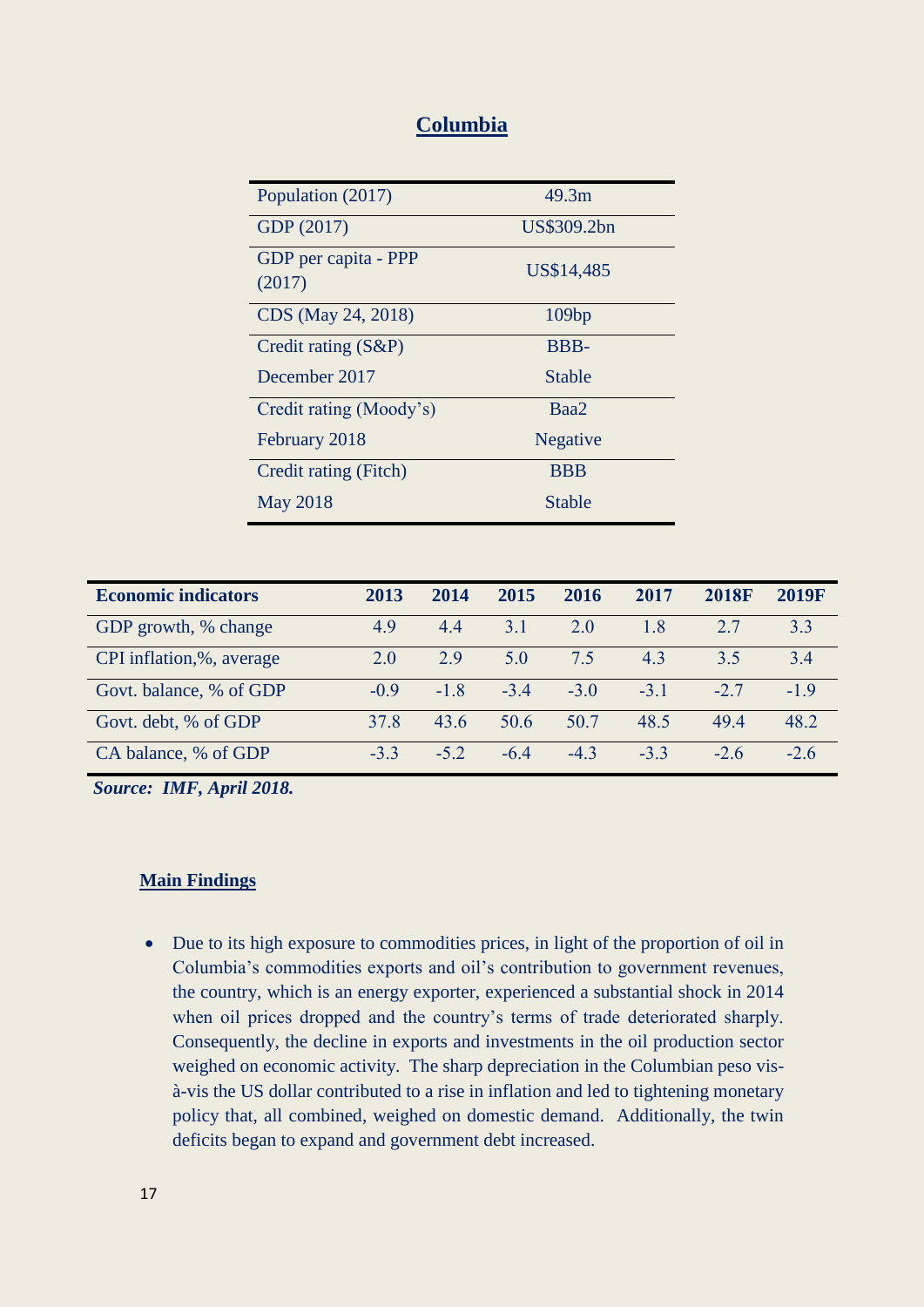- Recently inflationary pressures subsided to some degree, from 9% to 3%, thus enabling the central bank to lower the monetary interest rate, such that together with a forecast rise in government investment and the expansion in exports, against the backdrop of a forecast increase in oil prices and acceleration in global trade, the country's growth rate is expected to increase in 2018. However, risks to the growth forecast are tilted to the downside, among them being: spillover of the humanitarian crisis from Venezuela and weakness in global trade due to trade protection measures.
- The peace agreement with the FARC guerrilla force is expected to encounter difficulties in the coming years, yet it has positive potential to increase security within the country and to improve sentiment among investors. On the other hand, it is likely that its implementation will cause a deviation in government expenditures and will weigh on the country's fiscal profile.
- The deficit in the current account is expected to decline in the medium-term; however, the external profile reflects an increase in risk that stems from volatility in capital flows. This is in light of a high rate of holdings by non-residents in local government debt.

#### **Strengths:**

- High fiscal credibility.

- Substantial reserves of natural resources.

- Adequate foreign currency reserves and an IMF credit line that moderates any potential risk of an external shock.

- The peace agreement with the largest guerilla force in the country enhances the level of security within the country and is likely to positively affect investor sentiment and economic activity.

#### **Weaknesses:**

- High exposure to volatility in commodities prices, mainly to oil prices, due to the high proportion of commodities out of total exports.

- A multi-year slowdown in the annual growth rate, against the backdrop of tightening policy through the beginning of 2017 and deterioration in the terms of trade.

- Deterioration in fiscal metrics due to the decline in government revenues from oil and the sharp depreciation in the peso.

- A relatively high level of corruption, relatively inferior infrastructure, and a high presence of organized crime.

- A rise in external risk, stemming from exposure to volatility in capital flows.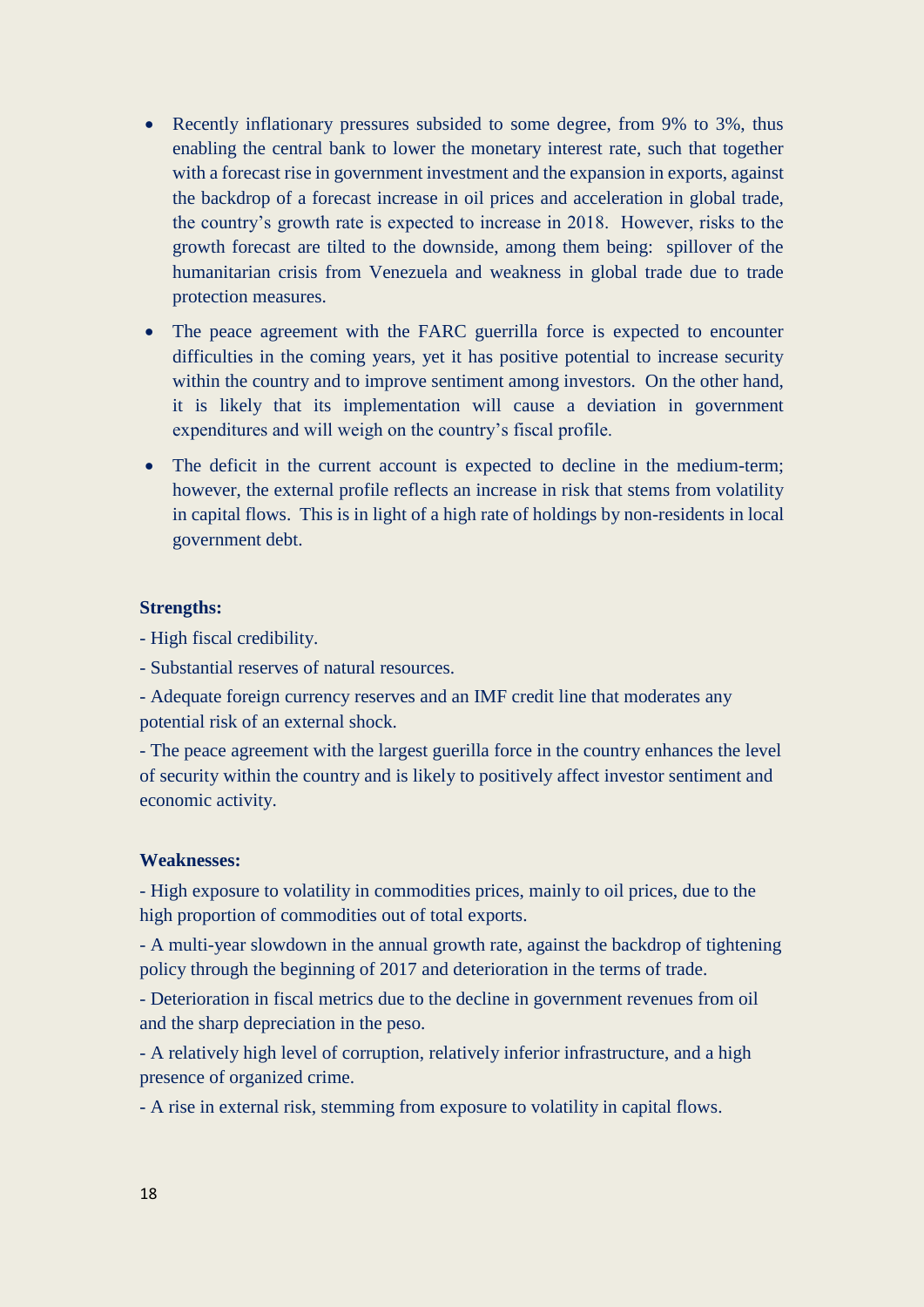### **Macroeconomic Review:**

**Columbia is highly exposed to volatility in commodities prices.** The fourth largest economy in South America is among the largest oil producers in the region (as well as other types of energy), and is one of the largest coal producers and coffee exporters in the world. The leading industries within the country include: oil, coal, textiles and clothing, food and beverage, chemicals, and gems. The trend in oil prices has a tight correlation with the macro-economic indices of Columbia, since the proportion of energy exports out of total exports is very high (45% in 2013, a peak year) and government revenues are dependent on the sector's performance.

The level of corruption in Columbia is considered high in international as well as in regional comparisons (96/180 in the TI corruption index), while the country's rating has been in a multi-year decline, primarily due to reports of public servants being involved in bribes. Columbia maintains a business friendly environment relative to other countries within Latin America (59/190 in the ease of doing business index), but the human capital within the country is low compared to these countries. However, a number of constraints weigh on the business environment, such as: difficulties in enforcing contracts, constraints in international trade (import and logistics difficulties), and complex tax payment schemes. Confrontation with guerrilla groups over many years, the presence of organized crime, and heightened activity in the drug trade have weighed on stability and security within the country; however, improvement in these areas has been registered in recent years.

**A challenging external environment has weighed on economic activity in the country recently.** Erosion in the terms of trade, primarily due to the drop in oil prices that began in 2014, and moderate growth among some of Columbia's notable trade partners in goods, excluding oil, (Ecuador, Venezuela, Brazil, and Peru) substantially weighed on goods exports, which shrunk 50% in the years 2013-2016 in nominal US dollar terms. In addition, the weakness in local demand, particularly the decline in investments, against the backdrop of, among other things, high inflation and monetary rates, brought the multi-year weakness in the growth rate to 2% in 2016 (reflecting only 0.9% GDP growth per capita), this compared to 4.6% on average in the decade preceding this year. It is important to note that one-time events, such as a two-month strike in the transport industry in 2016, also weighed on economic activity within the country. The slowdown in growth continued also in 2017, again because of weakness in domestic demand and despite stronger exports in the year. It is important to note that the growth rate negatively surprised, because forecasts from the middle of the year indicated growth above 2%.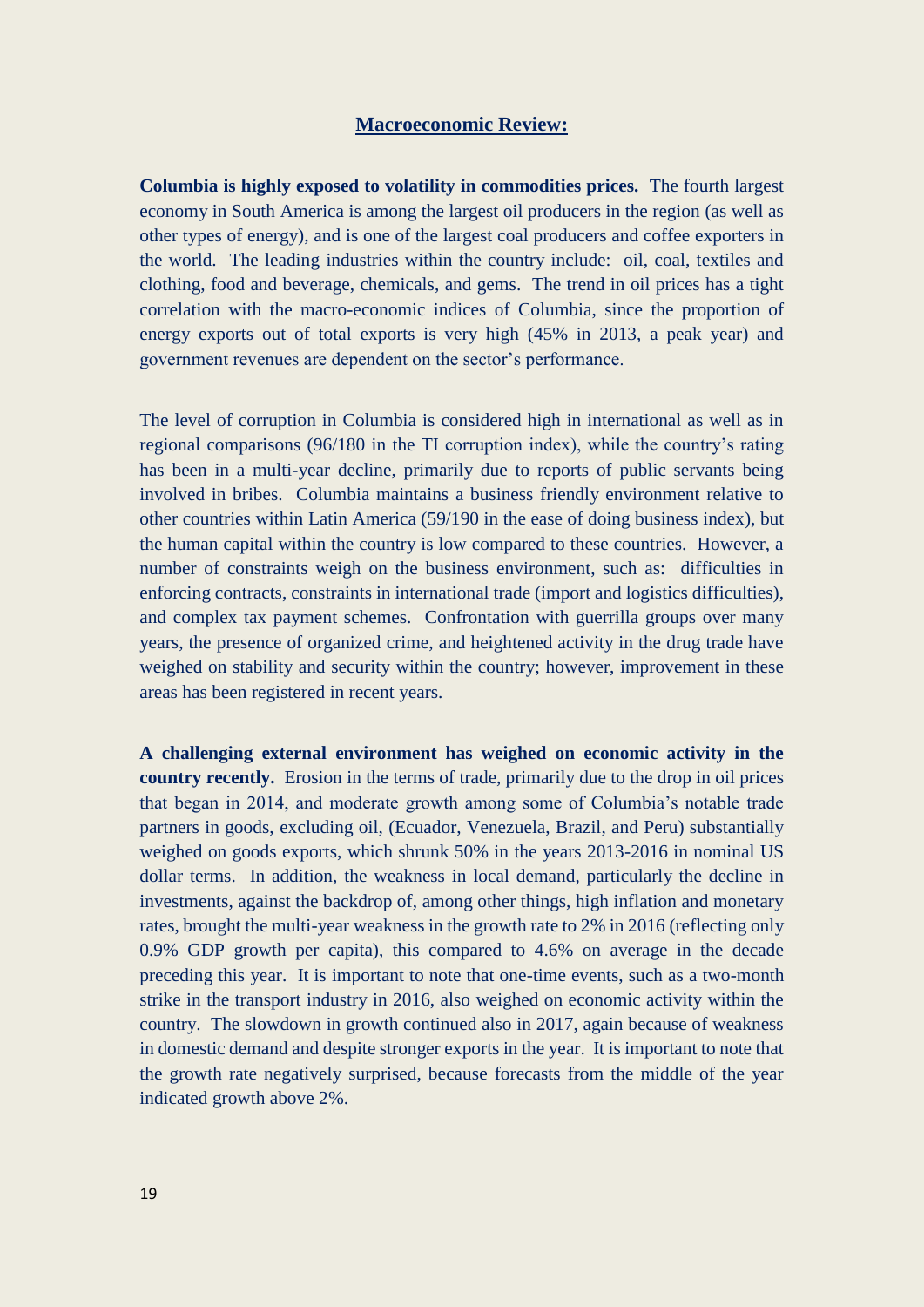**Looking forward, the annual growth rate is expected to climb gradually to an average of 3.6%**, due to a recovery in domestic demand against the backdrop of expansionary monetary policy, a rise in government expenditure within the framework of an infrastructure investment plan ("4G"), and improvement in exports that is supported by strengthening global trade and the forecast increase in oil prices. Meanwhile, the first quarter of 2018 data indicate a slight acceleration in the growth rate, which amounted to  $2.2\%$  (y/y), against the backdrop of strengthened private consumption and exports. In addition, in April 2018, for the first time since 2016, the consumer confidence index increased into positive territory. The survey indicates, among other things, optimism among consumers regarding the future.

**The risks to the forecast are tilted to the downside, and include:** a negative impact from trade protection measures on trade activity and global growth. It is important to emphasize that the implementation of trade protection measures in the US is likely to weigh on Columbia's attempts to diversify its exports, because the export of nontraditional products to the US represents one-fifth of these goods exports. There is also the issue of spillover of the humanitarian crisis from Venezuela in the form of the entrance of refugees into Columbia's territory. This is likely to weigh on government expenditures and on economic activity. In 2017 the number of Venezuelan residents that lived in Columbia doubled in number to 600,000. Therefore, the presence of police on the shared border will be strengthened and also daily entrance visas that were issued to hundreds of thousands of Venezuelan citizens were cancelled. Furthermore, a retreat from OPEC's production customs agreement is likely to lead to a decline in oil prices and to weigh on exports. On the positive side, a faster than expected implementation of the peace agreement with the FARC guerrilla organization is likely to support growth.

According to IMF estimates, in the coming years the potential growth rate will equal 3.5%, which is slightly below the higher than 4% rate that characterized the last decade. This decline occurred in light of reaching the full potential of the increase in the workforce participation rate and the forecast decline in investment in machinery due to the decline in oil prices, which slows investments in this realm.

20 **The peace agreement with the largest guerrilla organization in the country, FARC, is likely to support economic activity in the medium-term.** The agreement, which was signed in late 2016, was initially rejected in a referendum; however, after controversial components of the agreement were revised it was approved in Congress in December 2016 and thus brought 50 years of violence to an end. The agreement has positive potential for the local economy since it removes a central source of political uncertainty, and thus is expected to support security, business activity, and investment in the country. Implementation of the agreement is expected to be slow and complex, this due to the possibility of a change in leadership of the country in elections that will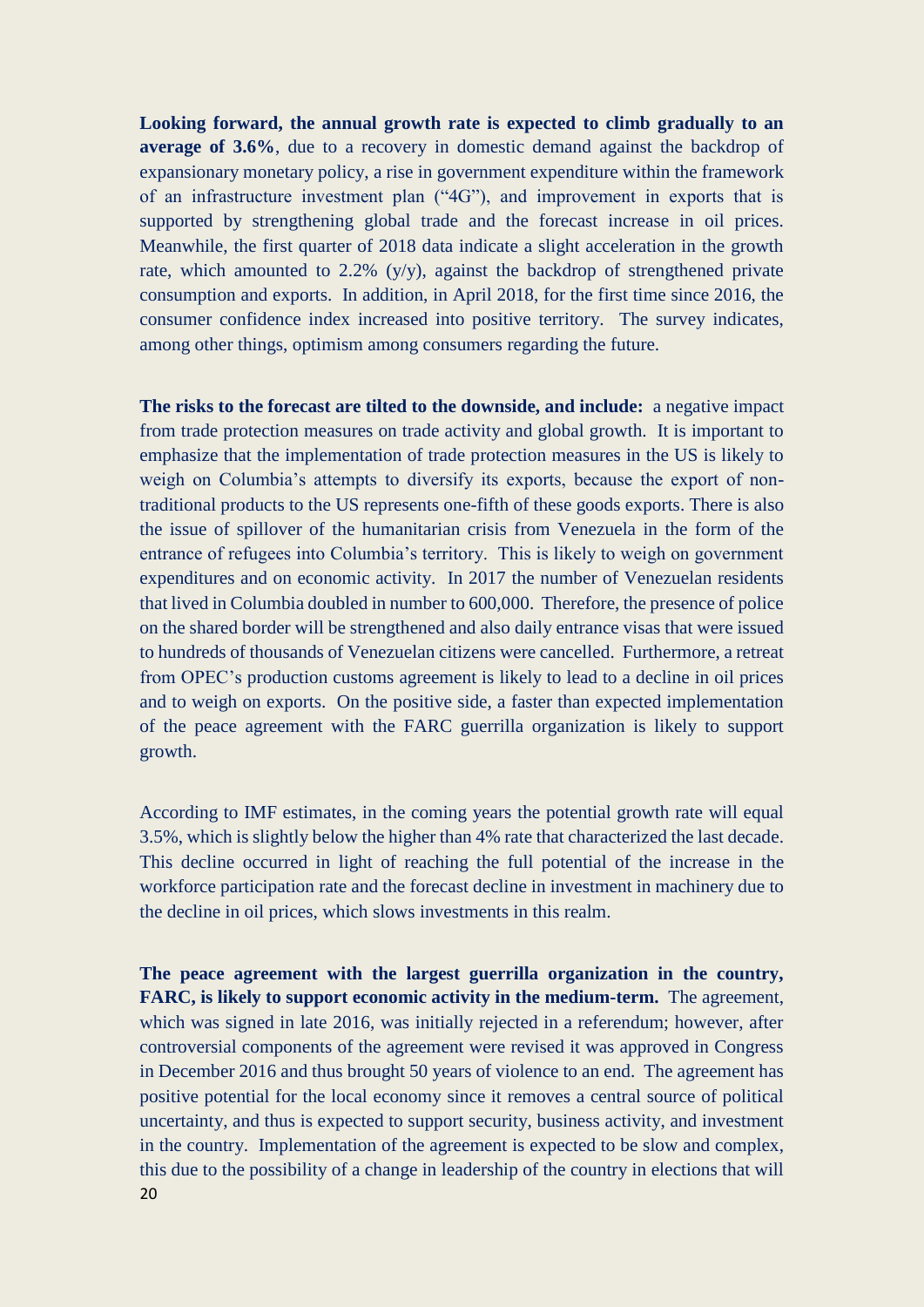take place in May 2018 and the expenditures that are dependent on implementation of the agreement. It is important to note that according to forecasts, no dramatic changes are expected in economic policy as a result of the parliamentarian elections (that were held in March) and the presidential elections (to be held in May) that will be held in 2018. However, taking into consideration the results of the parliamentarian elections, it appears that a president from the right or centrist camps will have an easier time passing reforms in Congress.

#### **Inflation returned to within the target range (2%-4%) after temporary shocks had**

**pushed it above this range in the beginning of 2015.** The annual inflation rate reached a multi-year peak in July 2016 as it climbed to 9%. This was primarily due to sharp climate changes that raised food prices, and also due to the depreciation of the peso vis-à-vis the US dollar, which began in 2014 and peaked in the beginning of 2016. The central bank reacted by tightening



monetary policy and hiking the interest rate by a total of 4.5 percentage points to 7.75% in a series of hikes that ended in December 2016. Since then, after inflationary pressures subsided, the central bank reversed its policy and lowered the interest rate 3.5 percentage points by April 18. Last year inflation moderated and stabilized within the upper portion of the target range thanks to the stabilization of the peso and a decline in food prices, and despite a 7% increase in the minimum wage and a 3% hike in the VAT rate in 2017 that supported a rise in prices. In April 2018 inflation stabilized near the center of the target rage at 3.1%, as the impact of the hike in the VAT rate faded.

**The fiscal profile weakened due to the drop in oil prices and its implications.** The budget deficit expanded over recent years and stands at around 3% of GDP, compared to an average of 1.5% during 2010-2014. The primary contributors to this budget deficit were the drop in government revenues in terms of GDP, which stemmed from the weakness in the oil sector (revenues from oil – 1% of GDP in 2016 compared to 5% in 2013), and the increase in interest expenses. Looking forward, a forecast rise in oil prices and acceleration in the growth rate will support government revenues and a reduction in the fiscal deficit.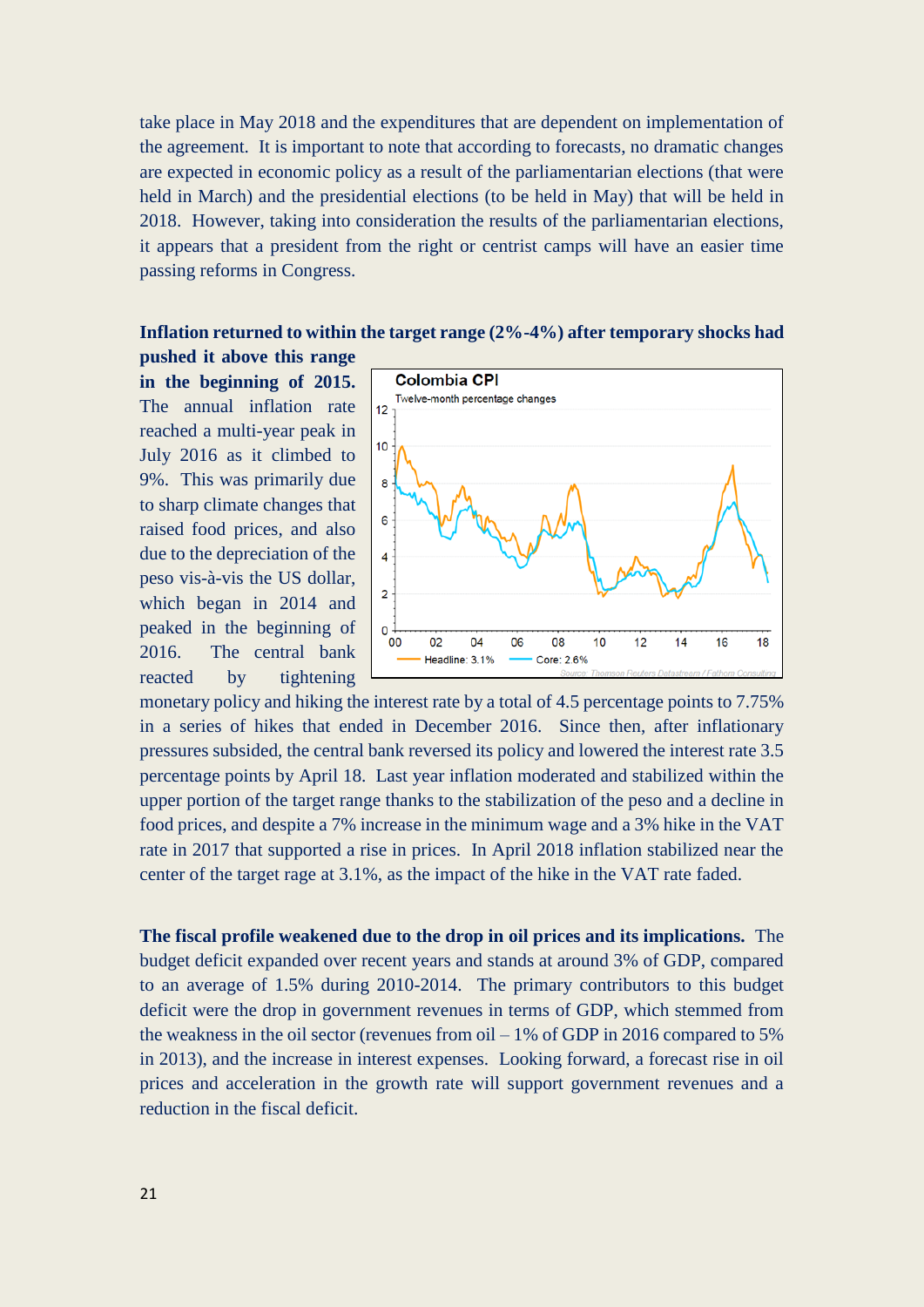On the other hand, implementation of the peace agreement with FARC is likely to produce expenditures that will deviate from the budget framework. On this regard, we note that in February 2018 Moody's changed its rating outlook on Columbia to negative, against the backdrop of the weakness in the fiscal indices, expectations for a slow return to fiscal stability, and the concern that the new authorities will find it difficult to implement tightening fiscal policy. Government debt increased sharply over recent years due to the peso depreciation and the rise in fiscal deficits, even though the level of debt is very similar to that of comparison countries (Brazil, Mexico, and Argentina).

Looking forward, government debt is expected to stabilize and to decline gradually due to the stability of the peso and a reduction in the deficits. The structural reform of the tax system carried out by the government, within the framework of which, among other things, raised the VAT rate 3% starting in January 2017, in order to compensate for the drop in revenues from oil, is expected to help reduce the fiscal deficit in the mediumterm. Additional components of the reform included a drop in the high corporate taxes, which was a primary obstacle to conducting business in the country, starting from 2018, and reducing the complexity of the tax system. It is important to note that the tax reform was approved by the government during a tense period that was characterized by high polarization caused by disagreement relating to the peace agreement with FARC. This reflects the politicians' commitment to maintain fiscal policy stability, also during times of division.

#### **The deficit in the current account is moderating, but risks relating to shocks in**

**capital flows have increased.** The drop in oil prices led to a substantial increase in the current account deficit to approximately 6.3% of GDP in 2015, the highest deficit in the last 20 years. However, even though the decline in oil prices continued also in 2016, the deficit in the current account shrunk that year, due to a stronger



reduction in imports, against the backdrop of the weakness in household demand resulting from, among other things, government policies (the hike in the monetary interest rate and VAT rates). The positive trend in oil prices, together with an increase in revenues from tourism and strengthening exports of non-traditional goods, supported exports and a decline in the current account deficit in 2017.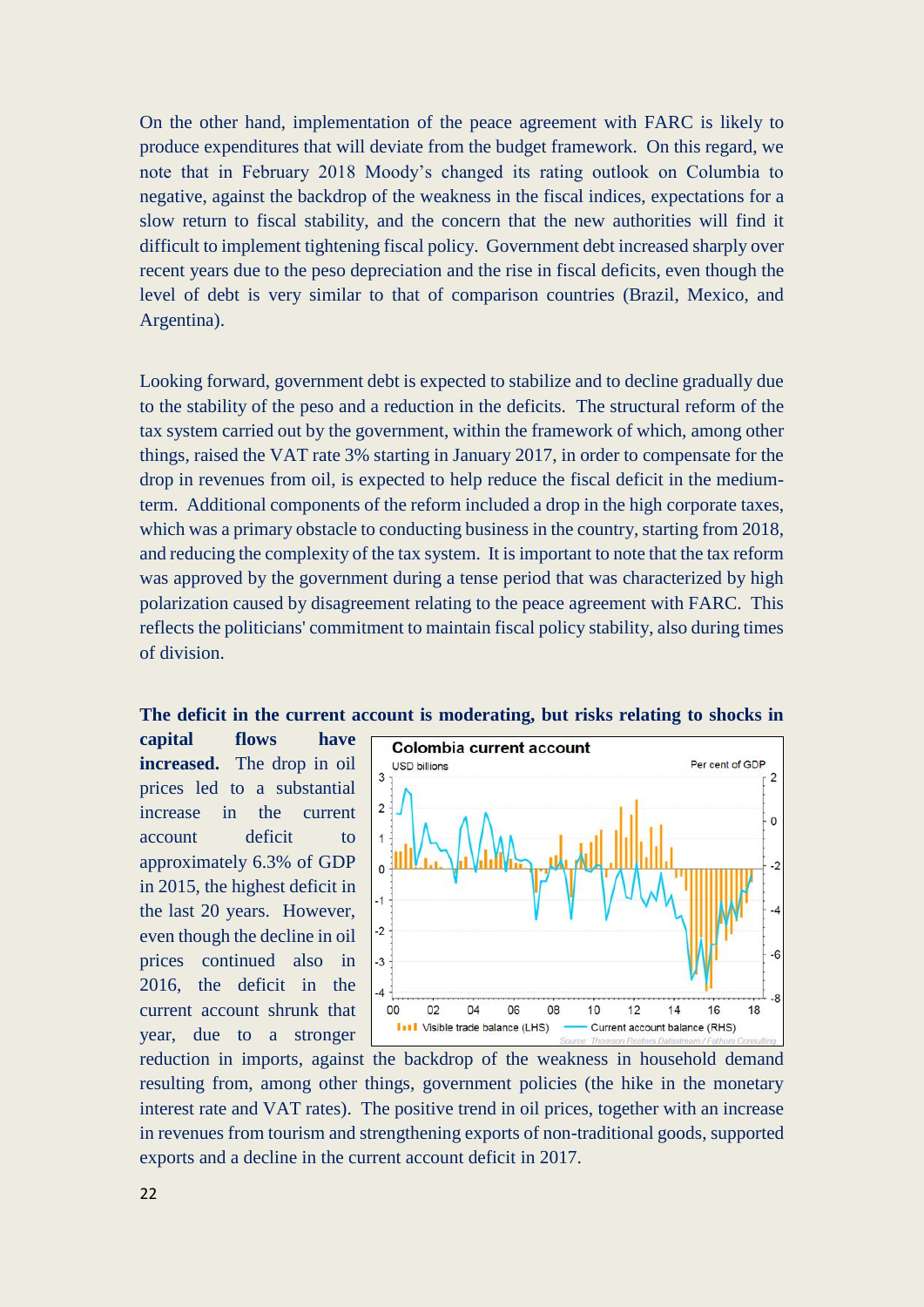Looking forward, a rise in global trade and optimistic forecasts regarding oil prices for 2018 are expected to support an additional decline in the current account deficit this year. It is important to emphasize that Columbia's exposure to capital flows volatility has increased, this against the backdrop of the notable rise in the percentage holdings of non-residents in



locally denominated government bonds to around 25%. The increase in the percentage of holdings held by non-residents derives from, among other things, the relatively strong economic policies of Columbia compared to countries in the region and an increase in demand for emerging markets debt assets. The risk that stems from this is a sudden and rapid sell-off of non-residents' holdings, for example, in a scenario involving a global shock of some sort. On the other hand, substantial foreign currency reserves (US\$46bn, which is equivalent to nine months of imports), flexible foreign currency rate policy, and a credit line from the IMF (US\$11.5bn) moderate the risk.